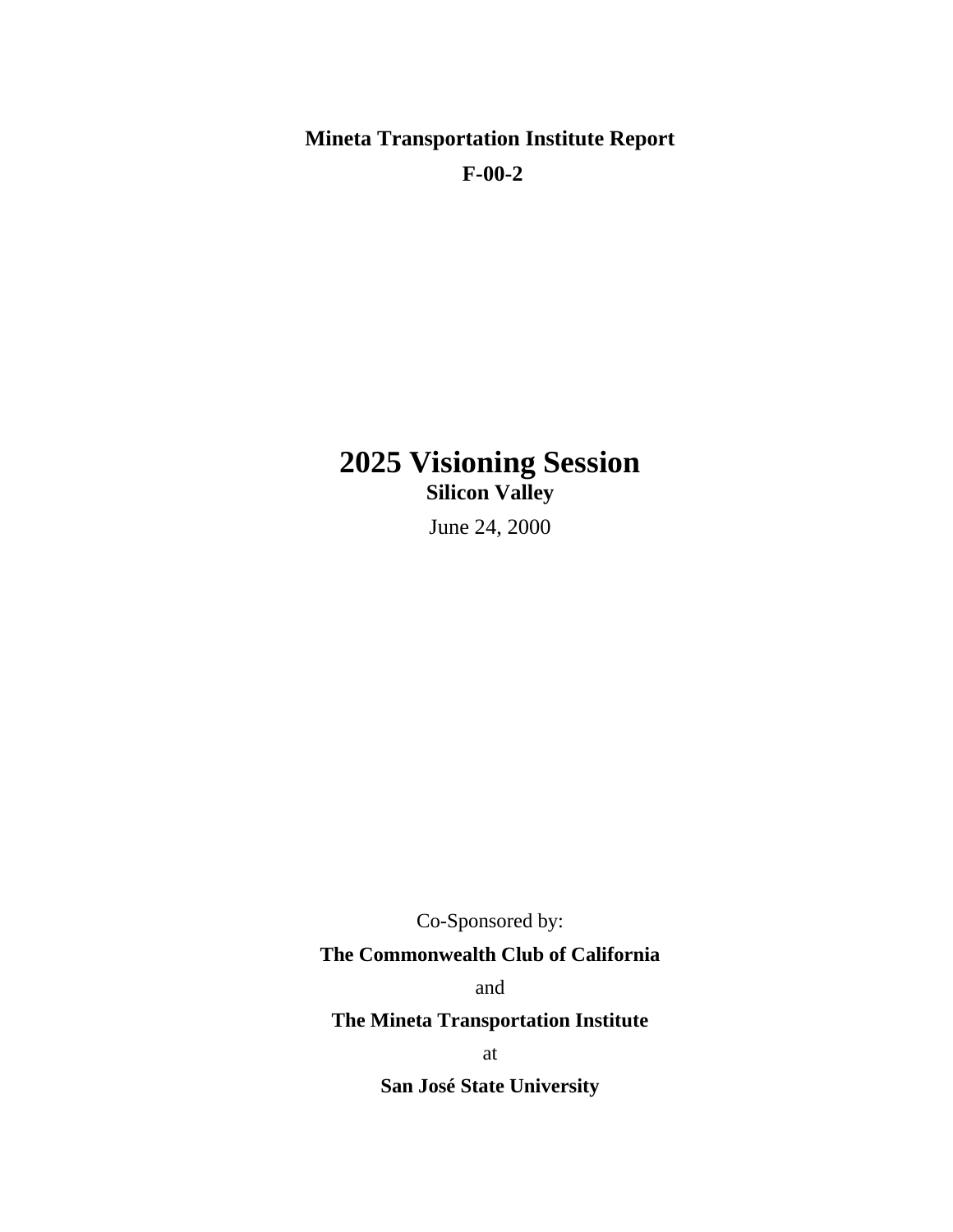# Technical Report Documentation Page

| 1.<br>Report No.<br>FHWA/CA/                                                                                                                                                                                                                                                                                                                                                                                                                                                                                                                                                                                                                                                                                                                                                                                                                                                                                                                                                                                                                                                                                                                                                                                                                                                                                                                                                                                                                                                                                                                                                                                                                                                                                                                                                                                                                                                                                                                                                                                                                                                                                                                                                                                                                                                                           | 2. Government Accession No.                                       | 3. Recipients Catalog No.                                                                                                        |                        |  |
|--------------------------------------------------------------------------------------------------------------------------------------------------------------------------------------------------------------------------------------------------------------------------------------------------------------------------------------------------------------------------------------------------------------------------------------------------------------------------------------------------------------------------------------------------------------------------------------------------------------------------------------------------------------------------------------------------------------------------------------------------------------------------------------------------------------------------------------------------------------------------------------------------------------------------------------------------------------------------------------------------------------------------------------------------------------------------------------------------------------------------------------------------------------------------------------------------------------------------------------------------------------------------------------------------------------------------------------------------------------------------------------------------------------------------------------------------------------------------------------------------------------------------------------------------------------------------------------------------------------------------------------------------------------------------------------------------------------------------------------------------------------------------------------------------------------------------------------------------------------------------------------------------------------------------------------------------------------------------------------------------------------------------------------------------------------------------------------------------------------------------------------------------------------------------------------------------------------------------------------------------------------------------------------------------------|-------------------------------------------------------------------|----------------------------------------------------------------------------------------------------------------------------------|------------------------|--|
| Title and Subtitle<br>4.<br>2025 Visioning Session-Silicon Valley                                                                                                                                                                                                                                                                                                                                                                                                                                                                                                                                                                                                                                                                                                                                                                                                                                                                                                                                                                                                                                                                                                                                                                                                                                                                                                                                                                                                                                                                                                                                                                                                                                                                                                                                                                                                                                                                                                                                                                                                                                                                                                                                                                                                                                      |                                                                   | 5. Report Date<br>June 2000                                                                                                      |                        |  |
|                                                                                                                                                                                                                                                                                                                                                                                                                                                                                                                                                                                                                                                                                                                                                                                                                                                                                                                                                                                                                                                                                                                                                                                                                                                                                                                                                                                                                                                                                                                                                                                                                                                                                                                                                                                                                                                                                                                                                                                                                                                                                                                                                                                                                                                                                                        |                                                                   | 6. Performing Organization Code                                                                                                  |                        |  |
| 7. Authors<br>9. Performing Organization Name and Address<br>Mineta Transportation Institute<br>College of Business-BT550<br>San José State University                                                                                                                                                                                                                                                                                                                                                                                                                                                                                                                                                                                                                                                                                                                                                                                                                                                                                                                                                                                                                                                                                                                                                                                                                                                                                                                                                                                                                                                                                                                                                                                                                                                                                                                                                                                                                                                                                                                                                                                                                                                                                                                                                 |                                                                   | 8. Performing Organization Report No.                                                                                            |                        |  |
|                                                                                                                                                                                                                                                                                                                                                                                                                                                                                                                                                                                                                                                                                                                                                                                                                                                                                                                                                                                                                                                                                                                                                                                                                                                                                                                                                                                                                                                                                                                                                                                                                                                                                                                                                                                                                                                                                                                                                                                                                                                                                                                                                                                                                                                                                                        |                                                                   | $F-00-2$                                                                                                                         |                        |  |
|                                                                                                                                                                                                                                                                                                                                                                                                                                                                                                                                                                                                                                                                                                                                                                                                                                                                                                                                                                                                                                                                                                                                                                                                                                                                                                                                                                                                                                                                                                                                                                                                                                                                                                                                                                                                                                                                                                                                                                                                                                                                                                                                                                                                                                                                                                        |                                                                   | 10. Work Unit No.<br>11. Contract or Grant No.                                                                                   |                        |  |
| San Jose, CA 95192-0219                                                                                                                                                                                                                                                                                                                                                                                                                                                                                                                                                                                                                                                                                                                                                                                                                                                                                                                                                                                                                                                                                                                                                                                                                                                                                                                                                                                                                                                                                                                                                                                                                                                                                                                                                                                                                                                                                                                                                                                                                                                                                                                                                                                                                                                                                |                                                                   |                                                                                                                                  |                        |  |
| 12. Sponsoring Agency Name and Address<br>California Department of Transportation<br>U.S. Department of Transportation                                                                                                                                                                                                                                                                                                                                                                                                                                                                                                                                                                                                                                                                                                                                                                                                                                                                                                                                                                                                                                                                                                                                                                                                                                                                                                                                                                                                                                                                                                                                                                                                                                                                                                                                                                                                                                                                                                                                                                                                                                                                                                                                                                                 |                                                                   | 13. Type of Report and Period Covered<br>Forum Transcript                                                                        |                        |  |
| Office of Research-MS42<br>P.O. Box 942873                                                                                                                                                                                                                                                                                                                                                                                                                                                                                                                                                                                                                                                                                                                                                                                                                                                                                                                                                                                                                                                                                                                                                                                                                                                                                                                                                                                                                                                                                                                                                                                                                                                                                                                                                                                                                                                                                                                                                                                                                                                                                                                                                                                                                                                             | Research & Special Programs Administration<br>$4007th$ Street, SW | 1.                                                                                                                               | Sponsoring Agency Code |  |
| Sacramento, CA 94273-0001                                                                                                                                                                                                                                                                                                                                                                                                                                                                                                                                                                                                                                                                                                                                                                                                                                                                                                                                                                                                                                                                                                                                                                                                                                                                                                                                                                                                                                                                                                                                                                                                                                                                                                                                                                                                                                                                                                                                                                                                                                                                                                                                                                                                                                                                              | Washington, D.C. 20590-0001                                       |                                                                                                                                  |                        |  |
| 15. Supplementary Notes                                                                                                                                                                                                                                                                                                                                                                                                                                                                                                                                                                                                                                                                                                                                                                                                                                                                                                                                                                                                                                                                                                                                                                                                                                                                                                                                                                                                                                                                                                                                                                                                                                                                                                                                                                                                                                                                                                                                                                                                                                                                                                                                                                                                                                                                                |                                                                   |                                                                                                                                  |                        |  |
| 16. Abstract<br>United States Secretary of Transportation Rodney E. Slater, as part of his annual transportation tour for 2000, took part in a round table<br>discussion regarding the transportation needs of the Silicon Valley. The event was co-sponsored by the California Commonwealth Club and<br>the Mineta Transportation Institute on June 24, 2000. Secretary Slater was joined by a panel of local transportation leaders and stakeholders.<br>This publication is a transcript of that forum, "2025 Visioning Session — Silicon Valley."<br>Panelists included:<br>United States Secretary of transportation Rodney E. Slater<br>$\bullet$<br>Steve Berglund, President and CEO, Trimble Navigation<br>٠<br>Larry Dahms, Executive Director of the Metropolitan Transportation Commission<br>$\bullet$<br>Dr. John A. Dearien, CEO, CyberTran International<br>٠<br>Rod Diridon, Executive Director, the Mineta Transportation Institute<br>$\bullet$<br>Dr. Gloria C. Duffy, Ph.D, Chief Executive Officer, Commonwealth Club of California<br>٠<br>David Esmaili, Director, Advanced Transportation Technologies, West Valley College<br>٠<br>Neil Garcia-Sinclair, Vice President, CyberTran International<br>Larry Gerston, Professor, Political Science, San José State University<br>٠<br>Abdelaziz Hanif, Manager, Realty and Regional Transportation Specialist, NASA-Ames Research Center<br>$\bullet$<br>Dr. Kathryn Heatley, Director, Outreach, member SVMG<br>The Honorable Zoe Lofgren, 16 <sup>th</sup> Congressional District of California<br>٠<br>Bill Lynch, Director of Navigation Services, Lockheed Martin Corporation<br>$\bullet$<br>Norm McCraim, Deputy Chief of Staff, U.S. Department of Transportation<br>٠<br>Norman Y.Mineta, Senior Vice President, Lockheed Transportation Systems Division<br>٠<br>Jeff Morales, Director, Caltrans<br>٠<br>The Honorable James Oberstar, 8 <sup>th</sup> Congressional District of Minnesota<br>٠<br>Dr. Donald L. Paul, Vice President of Technology and Environmental Affairs, Chevron Corporation<br>Dr. Stephen Van Beek, Deputy Administrator, U.S.Department of Transportation, Research and Special Programs Administration<br>$\bullet$<br>Craig Van Kessell, Transportation Coordinator, Altrans<br>$\bullet$ |                                                                   |                                                                                                                                  |                        |  |
| 17. Key Words<br>public policy, transportation,<br>transportation policy,                                                                                                                                                                                                                                                                                                                                                                                                                                                                                                                                                                                                                                                                                                                                                                                                                                                                                                                                                                                                                                                                                                                                                                                                                                                                                                                                                                                                                                                                                                                                                                                                                                                                                                                                                                                                                                                                                                                                                                                                                                                                                                                                                                                                                              | 18. Distribution Statement<br>22161                               | No restrictions. This document is available to the public through<br>The National Technical Information Service, Springfield, VA |                        |  |
| 19. Security Classif. (of this report)<br>Unclassified                                                                                                                                                                                                                                                                                                                                                                                                                                                                                                                                                                                                                                                                                                                                                                                                                                                                                                                                                                                                                                                                                                                                                                                                                                                                                                                                                                                                                                                                                                                                                                                                                                                                                                                                                                                                                                                                                                                                                                                                                                                                                                                                                                                                                                                 | Security Classifi. (of this page)<br>Unclassified                 | 21. No. of Pages<br>36                                                                                                           | 22. Price<br>\$15.00   |  |

Form DOT F 1700.7 (8-72)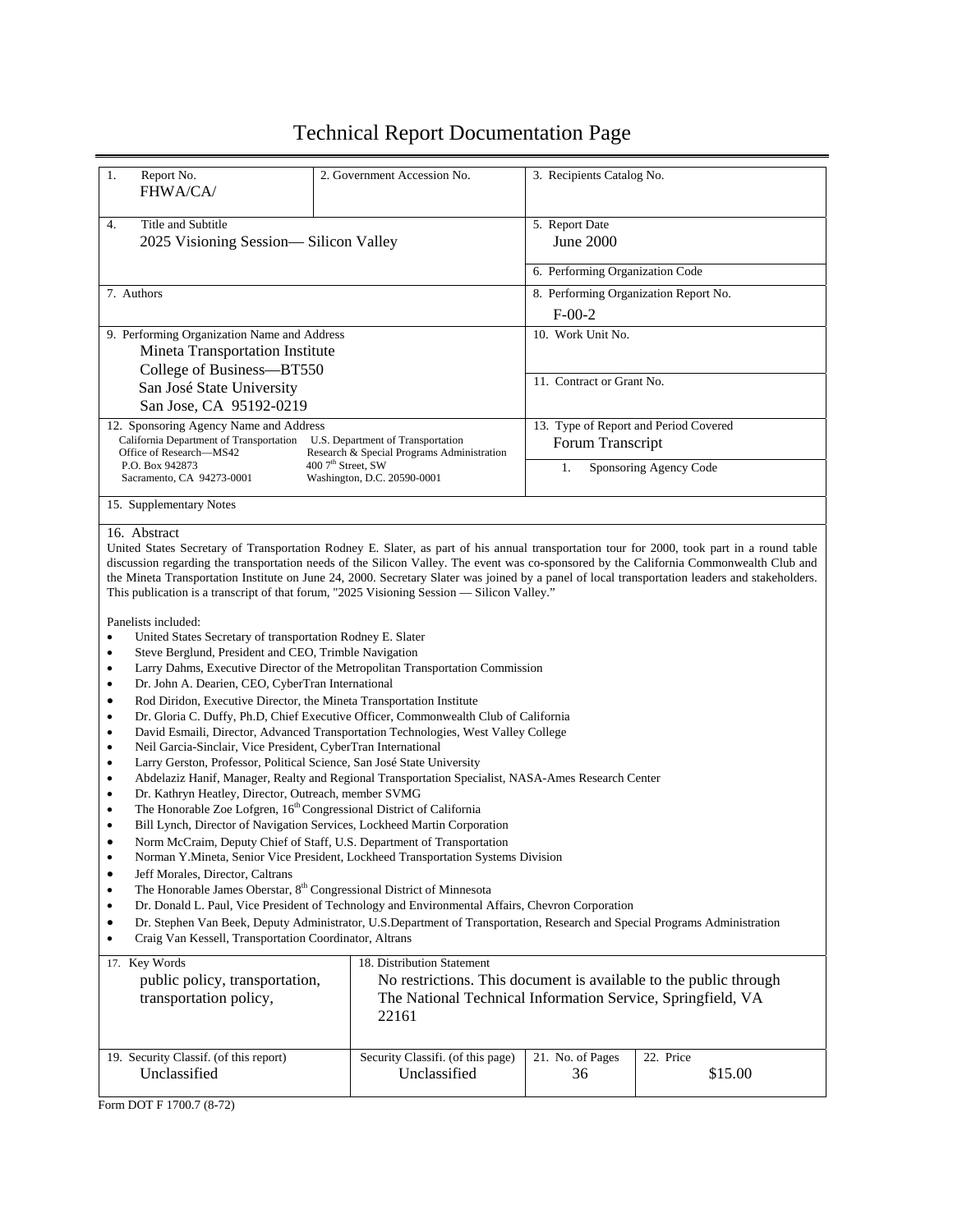#### **Copyright © 2000 by the Mineta Transportation Institute**

All rights reserved

To order this publication, please contact the following:

Mineta Transportation Institute College of Business—BT550 San José State University San Jose, CA 95192-0219 Tel (408) 924-7560 Fax (408) 924-7565 Email: iistps@iistps.cob.sjsu.edu

http://transweb.sjsu.edu

## A publication of **Mineta Transportation Institute**

Created by Congress in 1991

# **ACKNOWLEDGEMENTS**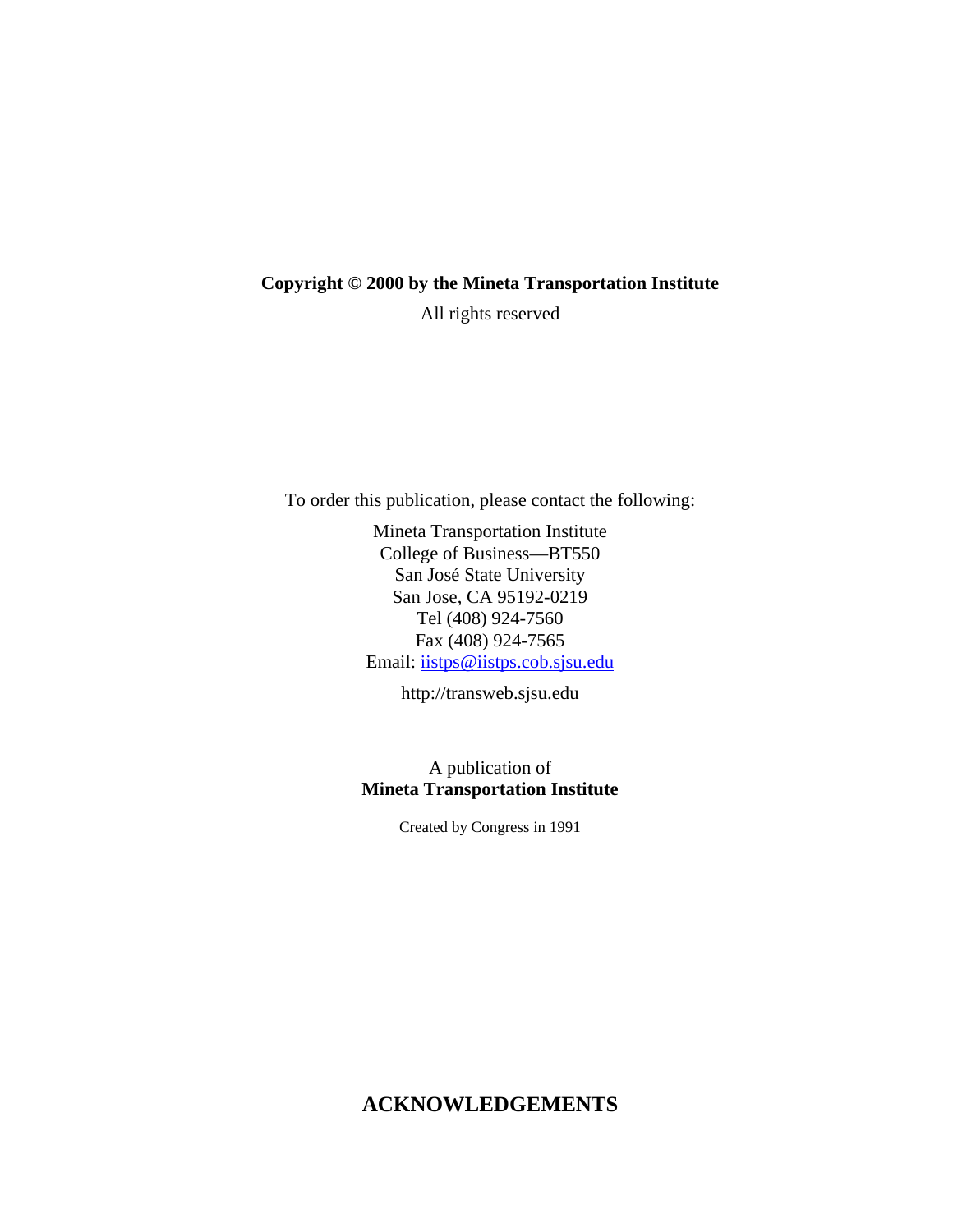*2025 Visioning Session—Silicon Valley* was co-sponsored by the California Commonwealth Club and the Mineta Transportation Institute. The moderator, panelists, and those who attended the forum each deserve a thank you. Participants included:

- Secretary of Transportation Rodney E. Slater
- Steve Berglund, President and CEO, Trimble Navigation Limited
- Larry Dahms, Executive Director of the Metropolitan Transportation Commission
- Dr. John Dearien, CEO, CyberTran International
- Rod Diridon, Executive Director, Mineta Transportation Institute
- Dr. Gloria C. Duffy, Ph.D, Chief Executive Officer, Commonwealth Club of California
- David Esmali, Director, Advanced Transportation Technologies, West Valley College
- Neil Garcia-Sinclair, Vice-President, CyberTran International
- Larry Gerston, Professor, Political Science, San José State University
- Abdelaiziz (Abdul) Hanif, Realty and Regional Transportation Specialist, NASA-Ames Research Center
- Dr. Kathryn Heatley, Director, Outreach, member SVMG
- The Honorable Zoe Lofgren, U.S. House of Representatives,  $16<sup>th</sup>$ District, California
- Bill Lynch, Director, Business Development, Lockheed Martin Co., Missiles and Space Operations
- Norm McCraim, Deputy Chief of Staff, U.S. Department of Transportation
- Norman Y. Mineta, Senior Vice President, Lockheed Transportation Sytems Division
- The Honorable James Oberstar, U.S. House of Representatives,  $8<sup>th</sup>$ District, Minnesota
- Dr. Don Paul, Vice President of Technology and Environmental Affairs, Chevron Corporation
- Dr. Stephen Van Beek, Deputy Administrator, U.S. Department of Transportation, Research and Special Programs Administration
- Craig Van Kessell, Transportation Coordinator, Altrans

Thank you to the following for editing and publishing assistance: Communications Manager Jeanne Dittman, Mineta Transportation Institute; Student Editors Cathy Frazier and Robyn Whitlock, San José State University; Executive Director Pat Compton, Commonwealth Club—Silicon Valley; Jim Coplan, Commonwealth Club; and Walter Finch, Office of the Secretary, U.S. Department of Transportation.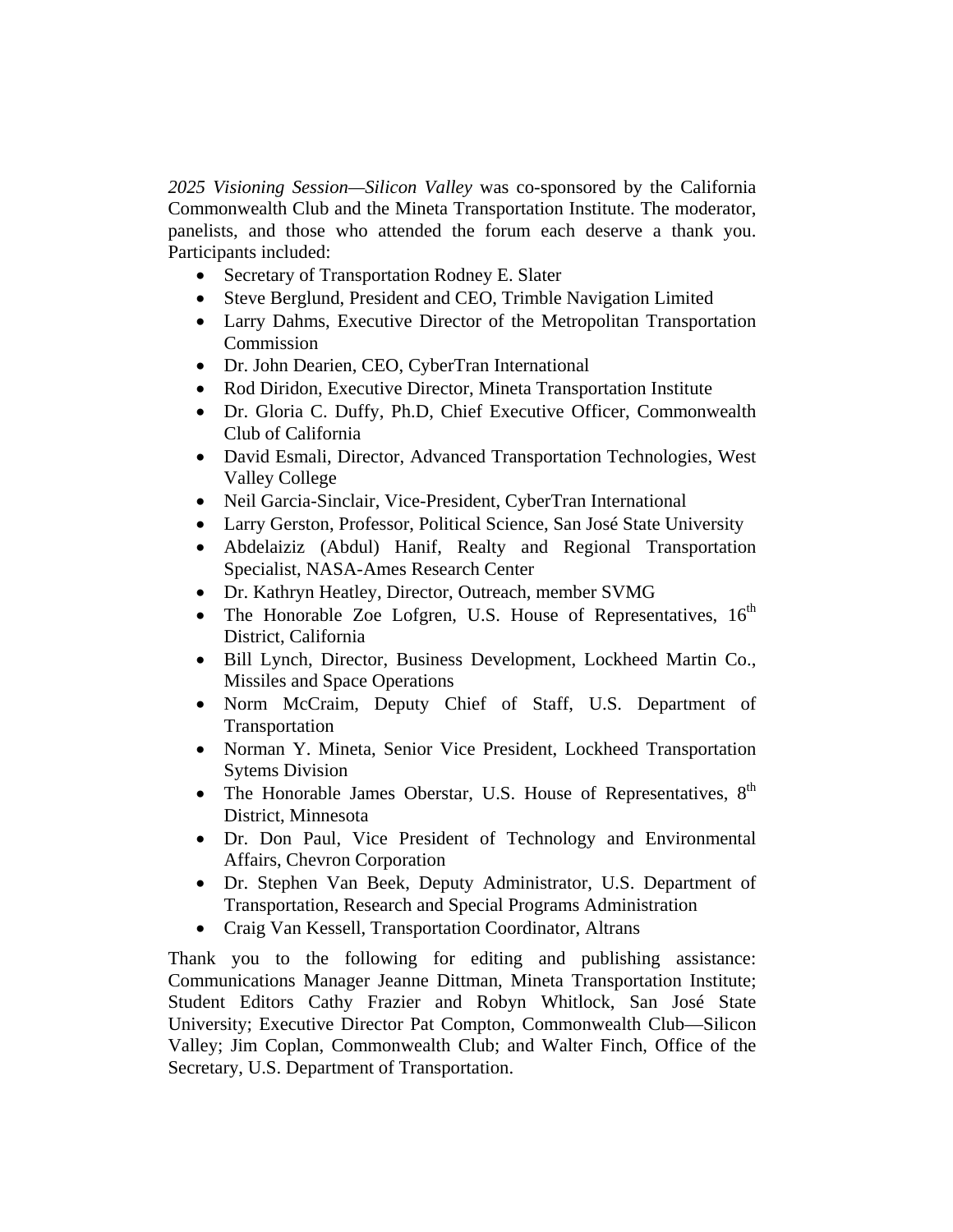# **TABLE OF CONTENTS**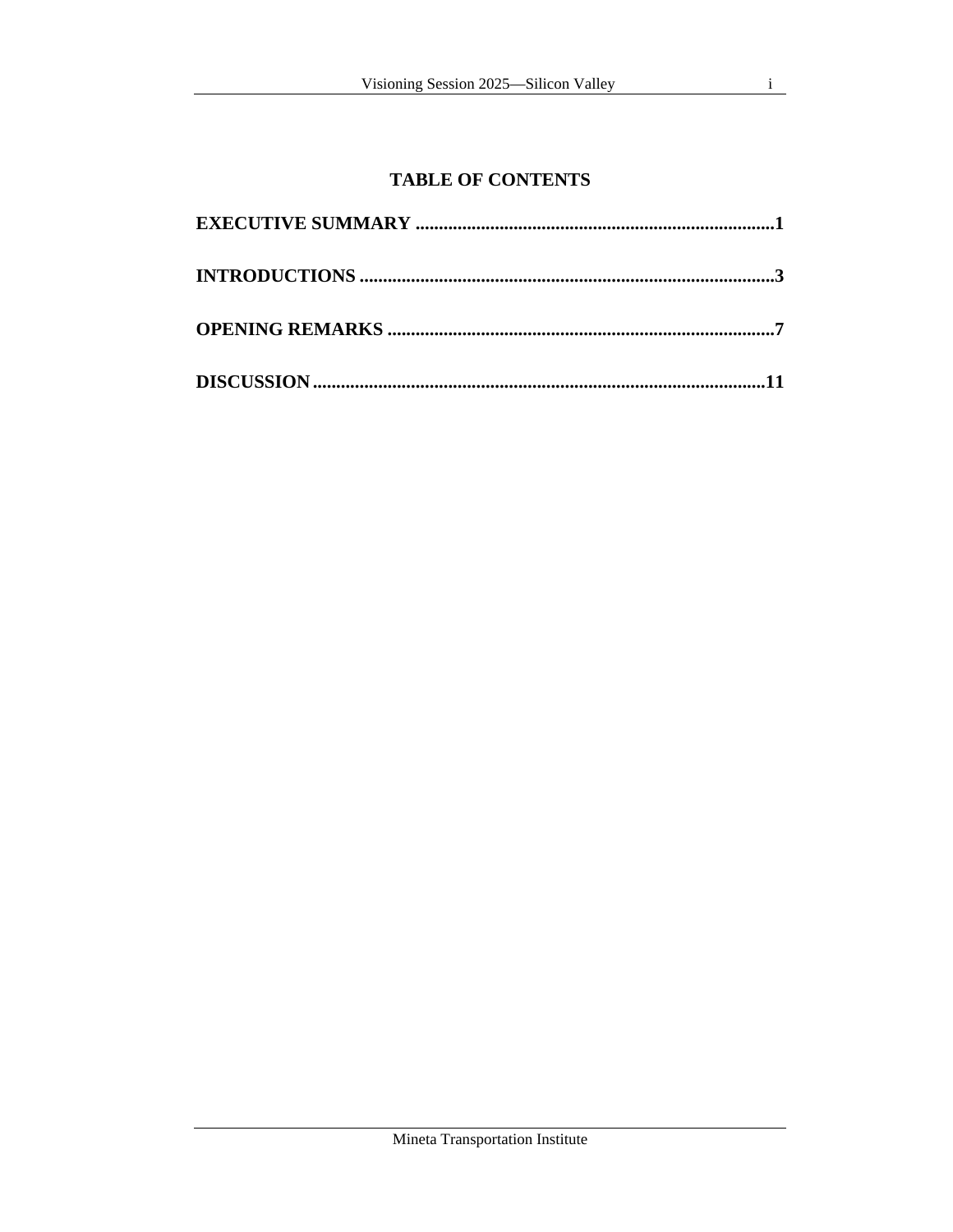#### **FOREWARD**

It is my sincere pleasure to present this transcript of the proceedings of the 2025 Visioning Sessions featuring the Honorable Rodney Slater, Secretary, U.S. Department of Transportation, and several key stakeholders involved in the Silicon Valley transportation industry. The California Commonwealth Club, in association with the Mineta Transportation Institute hosted this event on June 24, 2000 in San Jose, California.

Secretary Slater has conducted transportation tours every year since 1994. The sessions are designed to assist both government and the private sector in identifying issues and trends in the complex transportation industry. This session included Secretary Slater, several political dignitaries and high-profile stakeholders working to improve the transportation system of the Bay Area.

The booming economy of the Bay Area, along with the desirable lifestyle that Silicon Valley represents, presents unique challenges to the transportation industry. Does today's technology hold a solution to the area's crowded highways and airports? What innovations are currently in place that have helped ease an ongoing transportation problem in this area?

One of Secretary Slater's goals during the 2000 coast-to-coast intermodal tour was to assemble a 2025 Transit Choices report which will include the best ideas and present them at an international transportation symposium, which will be hosted by the U.S. Department of Transportation in Washington, D.C. on October 9-13, 2000.

I would like to thank all of the individuals who attended the Silicon Valley Visioning Session and added greatly to the discussion. Special thanks, of course, to the Honorable Rodney Slater for taking the time during his coastto-coast intermodal tour to meet with us for this most interesting, and hopeful, roundtable discussion.

mtiliside

Rod Diridon, Executive Director The Mineta Transportation Institute, June 2000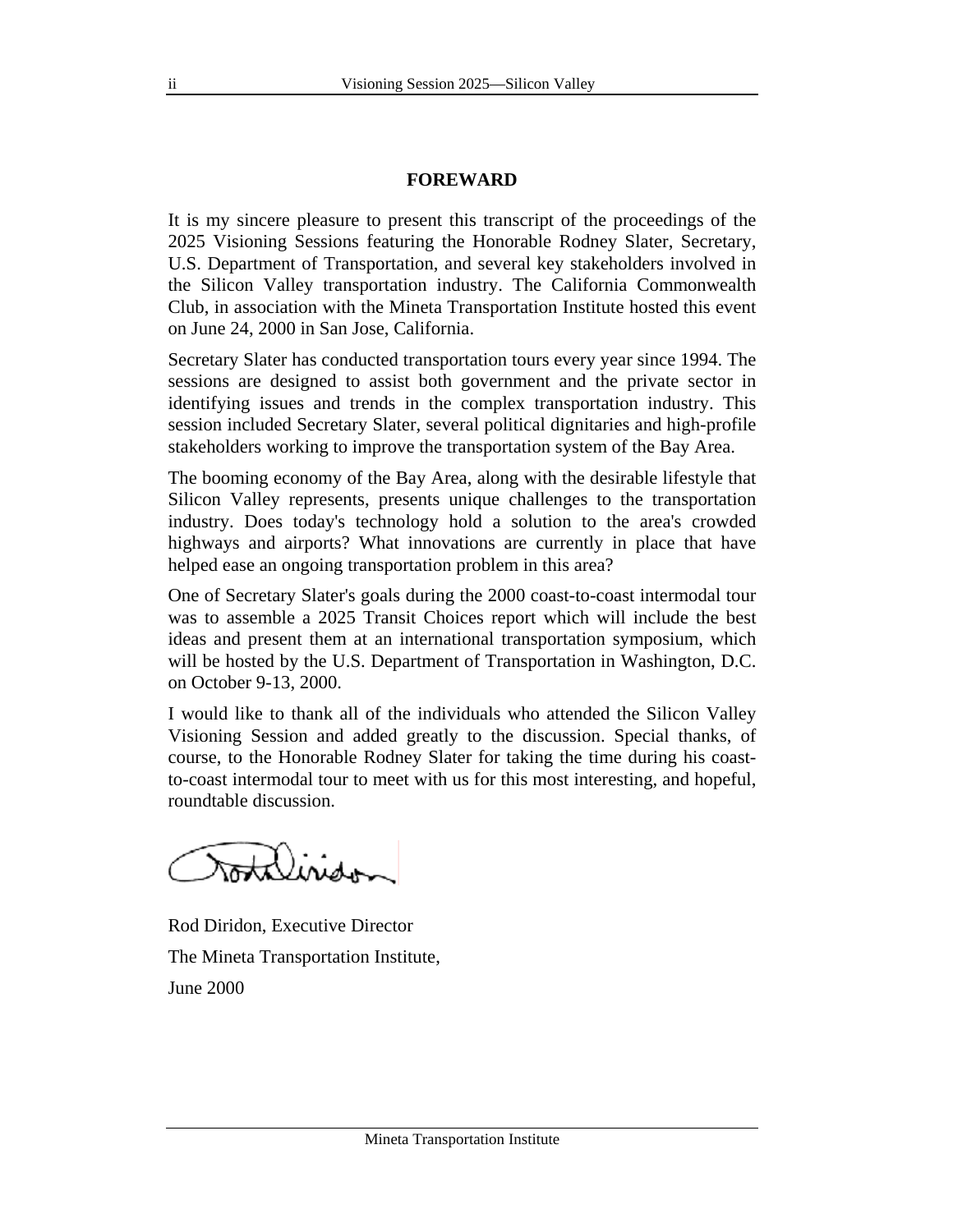#### **EXECUTIVE SUMMARY**

As part of his coast-to-coast intermodal tour, U.S. Secretary of Transportation Rodney E. Slater took part in a roundtable discussion with several Silicon Valley transportation industry stakeholders and political dignitaries in attendance. The topic, 2025 Visioning Sessions, which was designed to highlight some of the best ideas in transportation and transportation technology, challenged the best and brightest of Silicon Valley transportation leaders to share their ideas for inclusion in the 2025 Transit Choices Report, which will be presented at an international transportation symposium later this year in Washington, D.C.

Dr. Gloria Duffy, CEO of the California Commonwealth Club introduced the Honorable Rodney E. Slater, and joined the panel of distinguished political and transportation industry individuals. Taking part in the roundtable discussion were:

- Secretary of Transportation Rodney E. Slater
- Steve Berglund, President and CEO, Trimble Navigation Limited
- Larry Dahms, Executive Director of the Metropolitan Transportation Commission
- Dr. John Dearien, CEO, CyberTran International
- Rod Diridon, Executive Director, Mineta Transportation Institute
- Dr. Gloria C. Duffy, Ph.D, Chief Executive Officer, Commonwealth Club of California/ Silicon Valley
- David Esmali, Director,Advanced Transportation Technologies, West Valley College
- Neil Garcia-Sinclair, Vice-President, CyberTran International
- Larry Gerston, Professor, Political Science, San José State University
- Abdelaiziz (Abdul) Hanif, Realty and Regional Transportation Specialist, NASA-Ames Research Center
- Dr. Kathryn Heatley, Director, Outreach, member SVMG
- The Honorable Zoe Lofgren, U.S House of Representatives,  $16<sup>th</sup>$ District, California
- Bill Lynch, Director, Business Development, Lockheed Martin Co., Missiles and Space Operations
- Norm McCraim, Deputy Chief of Staff
- Norman Y. Mineta, Senior Vice President, Lockheed Transportation Sytems Division
- The Honorable Jim Oberstar, U.S House of Representatives,  $8<sup>th</sup>$ District, Minnesota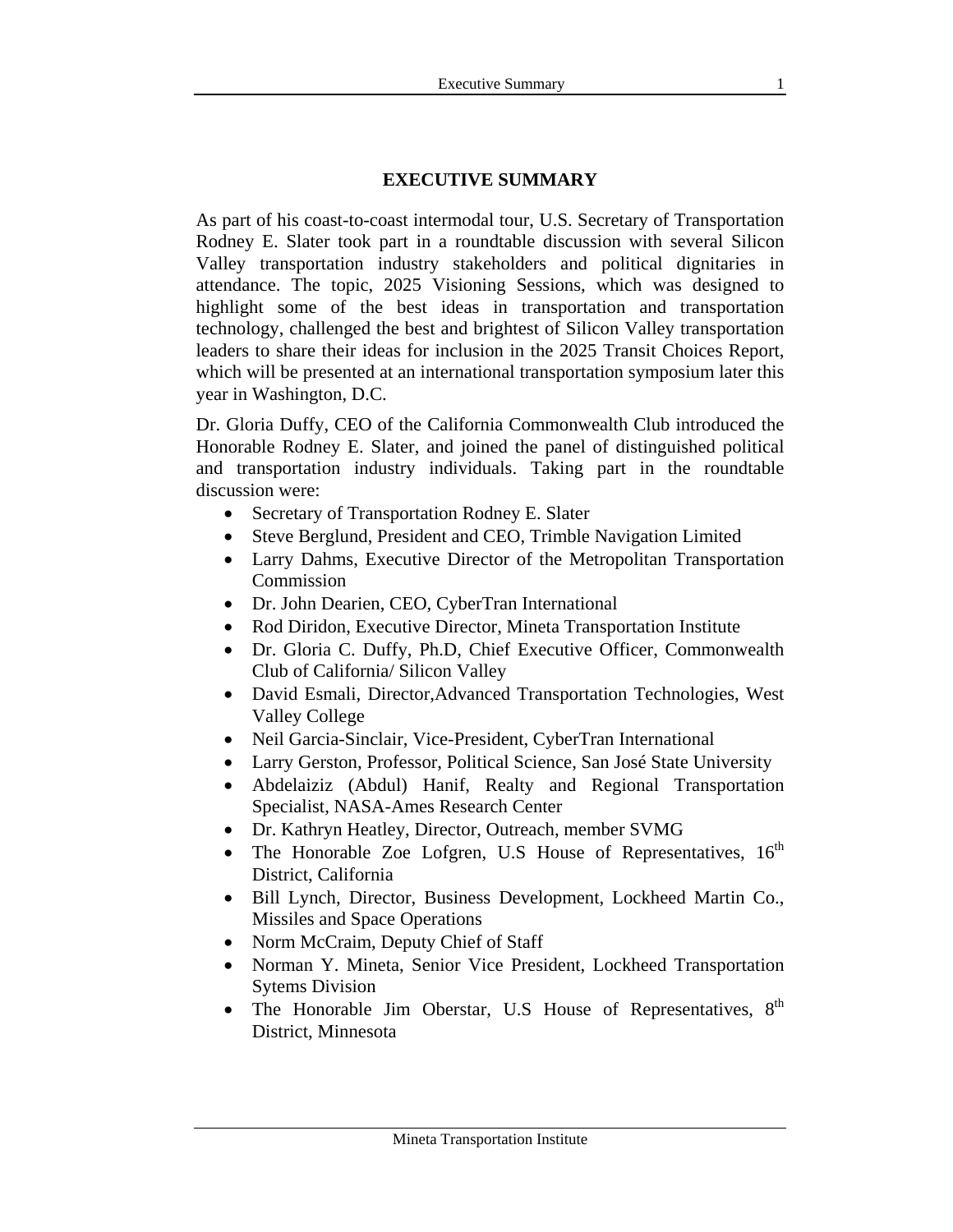- Dr. Don Paul, Vice President of Technology and Environmental Affairs, Chevron Corporation
- Dr. Stephen Van Beek, Deputy Administrator, U.S. Department of Transportation, Research and Special Programs Administrator
- Craig Van Kessell, Transportation Coordinator, Altrans

Transportation issues are ranked as important as education and health care issues among Americans. In the Silicon Valley, as in every other major urban area, growth and the healthy economy have created transportation issues which require the attention of not only the area's technology brain trust, but also the potential consumers of that transportation system.

Secretary Slater has conducted transportation tours annually since 1994, and has used the series of 2025 Visioning Sessions to lay the groundwork for improving the quality of transportation choices and performance for the  $21<sup>st</sup>$ century. The sessions, it is hoped, will lay a firm foundation in providing for transportation's future over the next 25 years.

Issues discussed during the forum included:

- Congestion in the Bay Area, including highway and airport congestion
- Development of innovative technologies
- A shift in Caltrans' focus from building of facilities to management of those facilities
- Resistance in development between modes of transportation
- Difficulties with current regulations
- Encouraging experimentation of new technologies
- Changing attitudes about public transportation and innovative programs
- Improvement in the air traffic control system over the past seven years

The transcript of the proceedings gives insight into what is on the horizon for the Silicon Valley regarding innovations—both planned and those currently in use.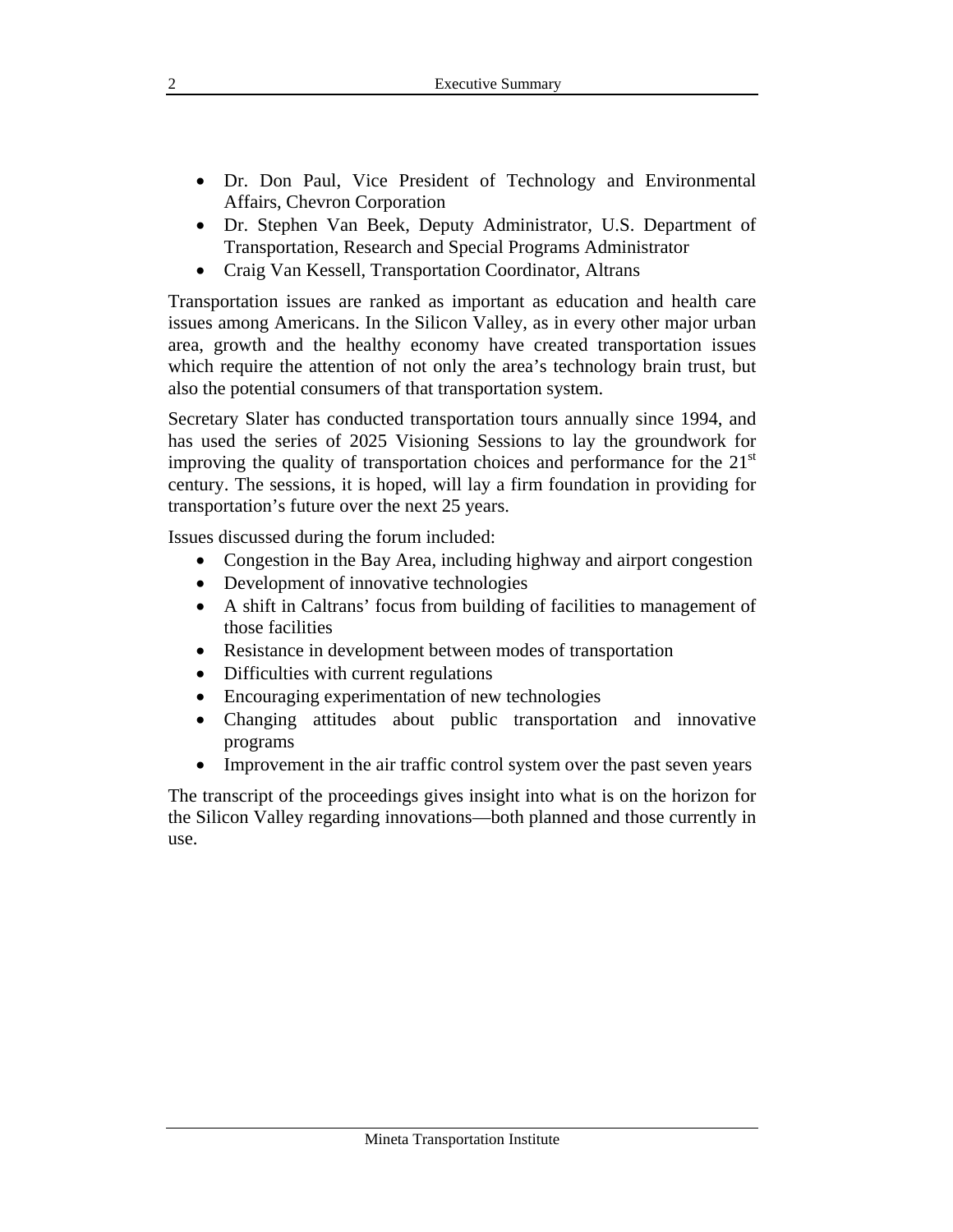## **GLORIA DUFFY**

Well, I think we probably should get started, just because I know Zoe Lofgren is going to have to leave and the Secretary also has items on his agenda after this meeting. He is prepared with full information and biographies of those who are here so he could just slip in when he gets here and start participating in the discussion. Many of you know me, Gloria Duffy, head of the Commonwealth Club of California, and I'd like to welcome everyone here on behalf of the Commonwealth Club, and also the Norman Y. Mineta International Institute for Surface Transportation Policy Studies at San José State University. I'd like to welcome you to the heart of Silicon Valley, which is downtown San Jose, and to the Tech Museum of Innovation which, as you know, educates people about the contributions of science and technology to our society.

I thought we'd get started because Secretary Slater is a little bit late, he's flying over from Oakland to San Jose utilizing the fastest mode of transportation I guess. He'll be able to come and join us as soon as he gets here. What I thought we could do is go around and introduce ourselves to one another. We have a number of very distinguished guests with us, as well as the Secretary.

Let me say just a word about the purpose of this meeting. In the Silicon Valley, as in virtually every other major urban area of the U.S., growth and the booming economy have caused transportation to rank in the top three issues which the polls say are of concern to Americans, typically on a par with education, and health care. The purpose of today's roundtable is to bring some of our area's best technology minds and policy leadership to bear in exploring ways in which technology can be better applied to address the challenges the U.S. transportation system faces.

I want to explain to you that we are recording this program for potential radio broadcast on the Commonwealth Club's radio network. We also have a special guest, Larry Gerston from San José State University, and other affiliations. Larry is going to be having a conversation with the Secretary a little bit later in the day. And in the process of describing what he is doing here in the Silicon Valley, he is shooting some background footage, not this whole meeting, but some background footage to this meeting to combine with his footage with the Secretary later in the day.

We have two distinguished members of Congress with us today. The Honorable Zoe Lofgren who represents San Jose, and is essentially the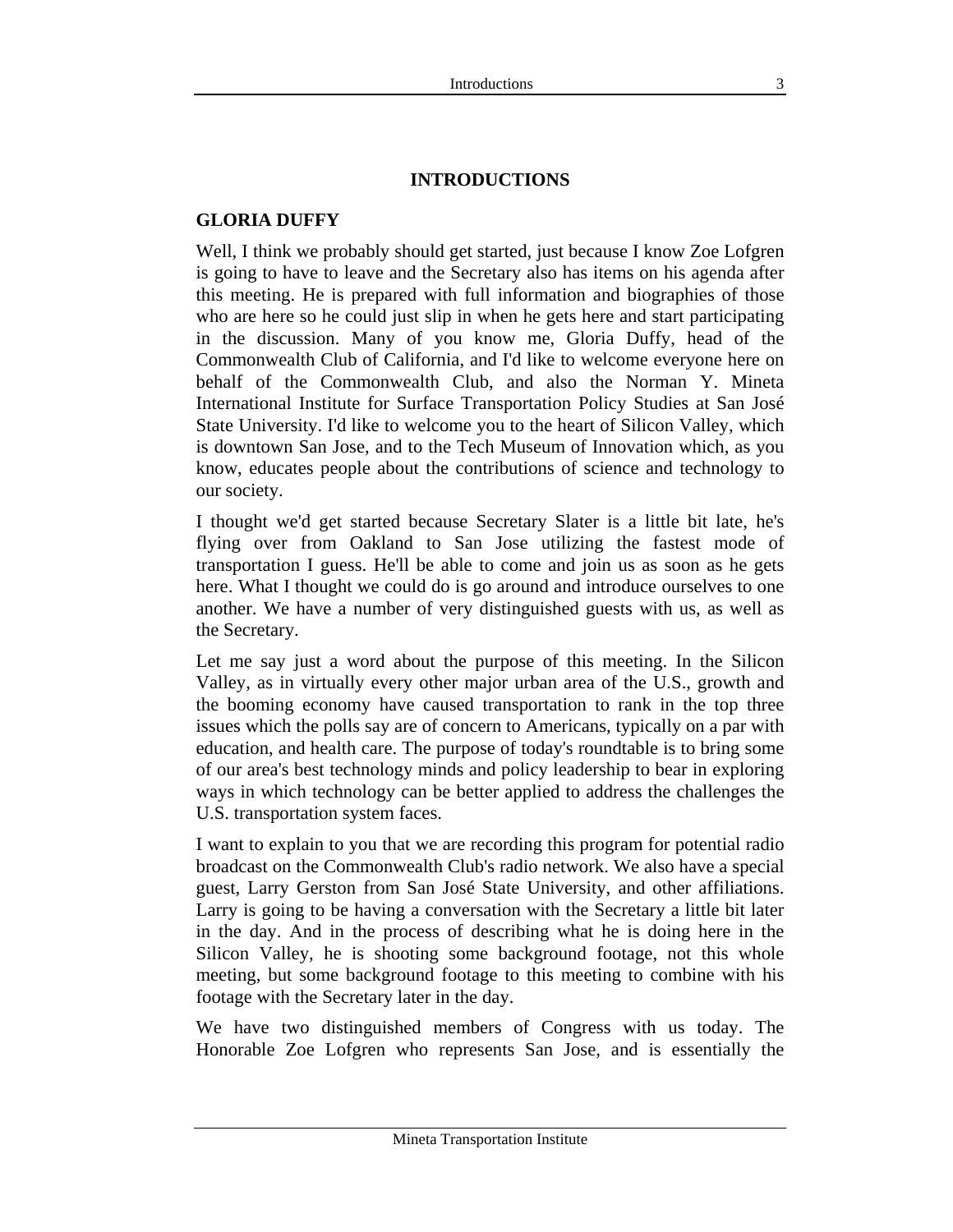Congresswoman from Silicon Valley and has been very up front in the Congress, out front in leadership in the Congress' ability to deal with technology issues particularly related to the Internet. We also have the Honorable Jim Oberstar from Minnesota, who is the ranking minority member of the House Transportation and Infrastructure Committee. And overlooking us all, we have the Honorable Norman Y. Mineta, former chair of that same committee, long-time representative of San Jose and the U.S. Congress, and now senior vice president at Lockheed in Washington D.C.

With those introductions what I'd like to ask everyone to do is to simply go around and introduce yourselves, list your main affiliation in the transportation field, and then go from there. Sir?

## **BILL LYNCH**

My name is Bill Lynch and I am the Director of Navigation's Services for Lockheed Martin located in Santa Monica, and as you know the major providers of the data and the signals that you use for specific products that you are involved in with.

#### **ABDUL HANIF**

My name is Abdul Hanif, I'm with NASA-Ames Research Center in Mountain View. I'm responsible for managing their real estate and regional transportation issues.

#### **CRAIG VAN KESSELL**

I'm Craig Van Kessell; I'm with Altrans. We do commute alternatives for the colleges, including San José State and all the community colleges here in the area, plus work with kindergarten through 12th graders. Currently we are developing a GIS program where we can put people within a quarter mile of the nearest transit route. We do their whole planning for them.

#### **DAVID ESMAILI**

I'm David Esmaili; I'm the director of West Valley College's Advanced Transportation Technology Center.

#### **LARRY DAHMS**

And I'm Larry Dahms, the Executive Director of the Metropolitan Transportation Commission, which is the regional planning and you might say banking, organization for the San Francisco Bay Area.

#### **STEVE BERGLUND**

I'm Steve Berglund, President and CEO of Trimble Navigation, one of the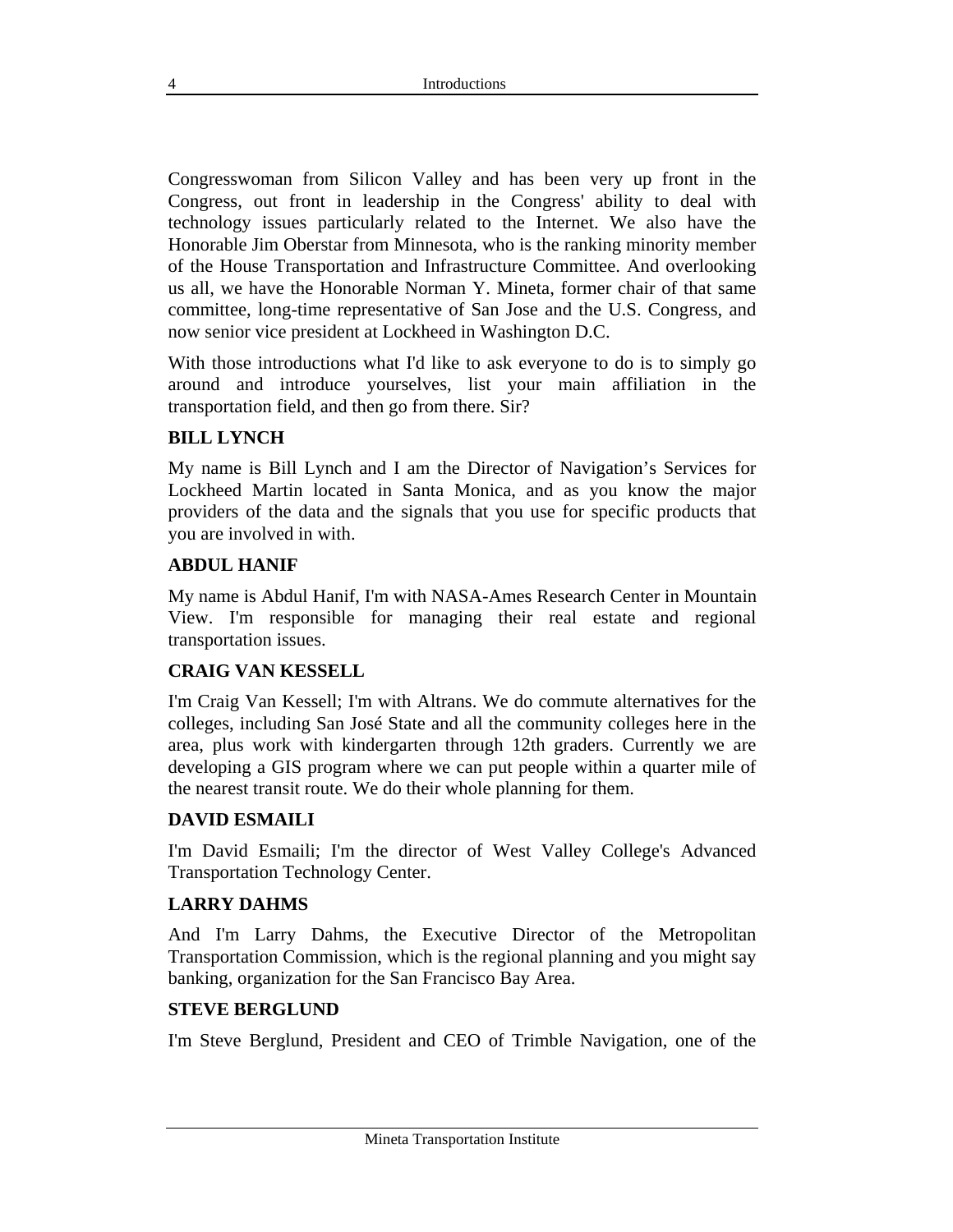early pioneers in GPS.

# **LARRY GERSTON**

As Gloria mentioned, I'm Larry Gerston, San José State. My specialty is public policy.

## **JOHN DEARIEN**

John Dearien. I'm CEO of CyberTran International. We're developing a new lightweight, automated transit concept and we're testing the vehicle right now, a lot of its components are at Alameda at the former naval air station.

#### **NEIL GARCIA-SINCLAIR**

Neil Garcia-Sinclair, I'm vice president at CyberTran International.

#### **DON PAUL**

Don Paul, I'm Vice President of Technology and Environmental Affairs for Chevron, who of course provides energy on a world-wide basis.

#### **JIM OBERSTAR**

Congressman Jim Oberstar from Minnesota.

## **NORMAN MINETA**

Norm Mineta.

#### **ZOE LOFGREN**

Zoe Lofgren, and welcome to my congressional district.

#### **GLORIA DUFFY**

Thank you all so much for being here. And what I'll do now, some of you know Secretary Slater very well, but what I'd like to do for those who don't, is give you a little bit of background about him. He is an Arkansas-an, a former executive assistant to President Clinton and I believe he's here, so I will continue my—isn't that great timing, I have to say. This is what we call great staff work. And I'll just pause and then introduce him once he comes into the room.

As I mentioned a moment ago, we are just delighted to have with us today Secretary of Transportation Rodney Slater. And I was about to tell you a little bit of background. I had managed to say that you were an Arkansas-an, if that's the right way to pronounce it, and had been an executive assistant actually to President Clinton when he was Governor of Arkansas, but just to go back a little further into your background, Secretary Slater was named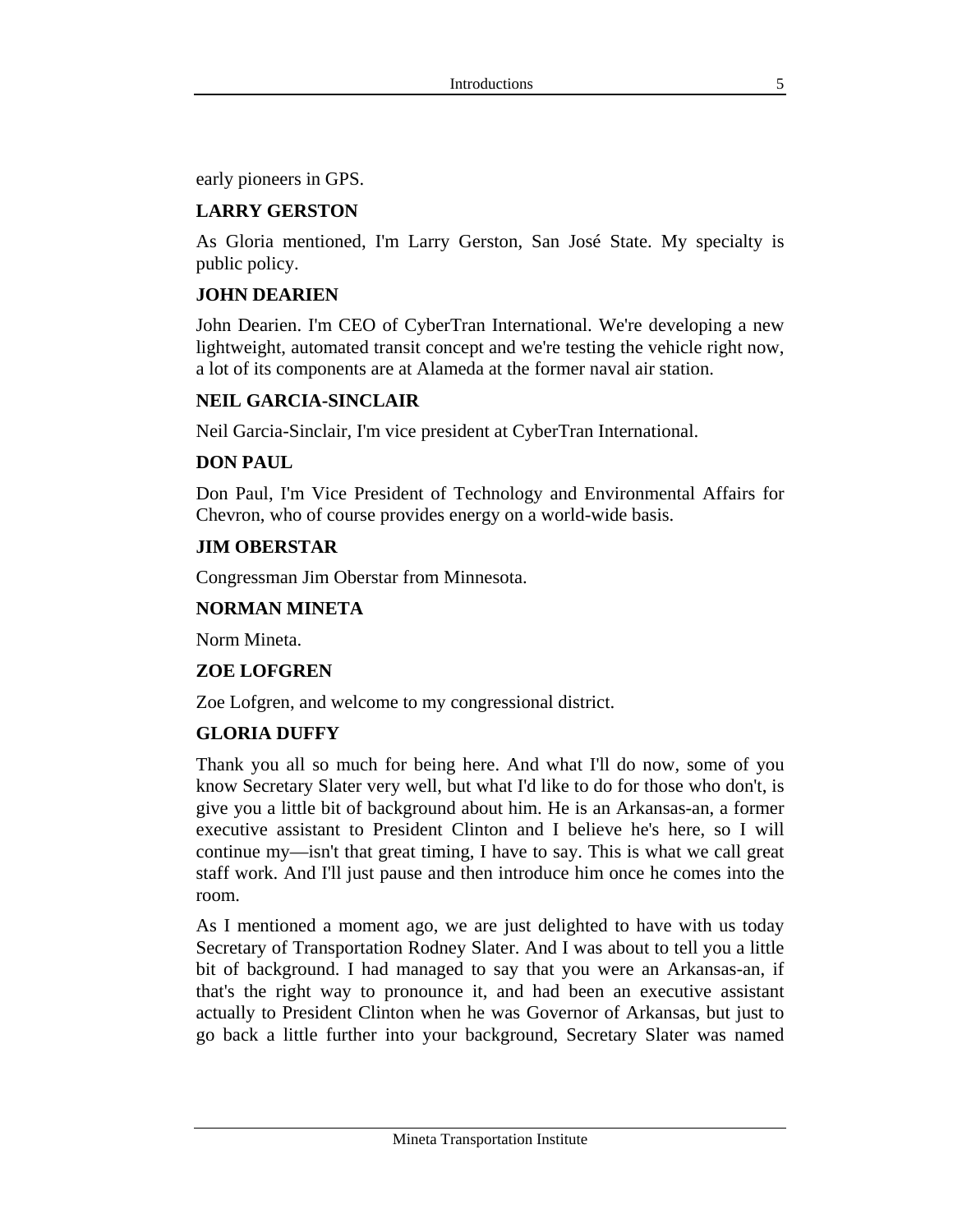Secretary of Transportation on February 14, 1997. As you know, the Department of Transportation oversees the nation's airports, highways, railroads and mass transit and maritime resources. It has 100,000 employees and a budget of more than \$40 billion, which also includes, by the way, the United States Coast Guard. Under his leadership, the Department of Transportation developed a strategic plan that Congress rated as the best among all federal agencies. He also worked with Congress, and continues to work with Congress, to increase investments in infrastructure in the U.S.

Before becoming Secretary of Transportation, Rodney Slater was administrator of the Federal Highway Administration. He was a member of the Arkansas State Highway Commission prior to that, from 1987 to 1992, and served as its chairman in 1992. In addition to serving as executive assistant for Governor Clinton, he was the governor's special assistant for Community and Minority Affairs and Assistant Attorney General in Arkansas. He is a graduate of Eastern Michigan University, has a law degree from the University of Arkansas and an honorary doctorate from Eastern Michigan University. His other honors and degrees are too numerous to mention, but I should mention that he is married to Cassandra and has a daughter, Bridgette.

It's my great pleasure to welcome U.S. Secretary of Transportation Rodney Slater.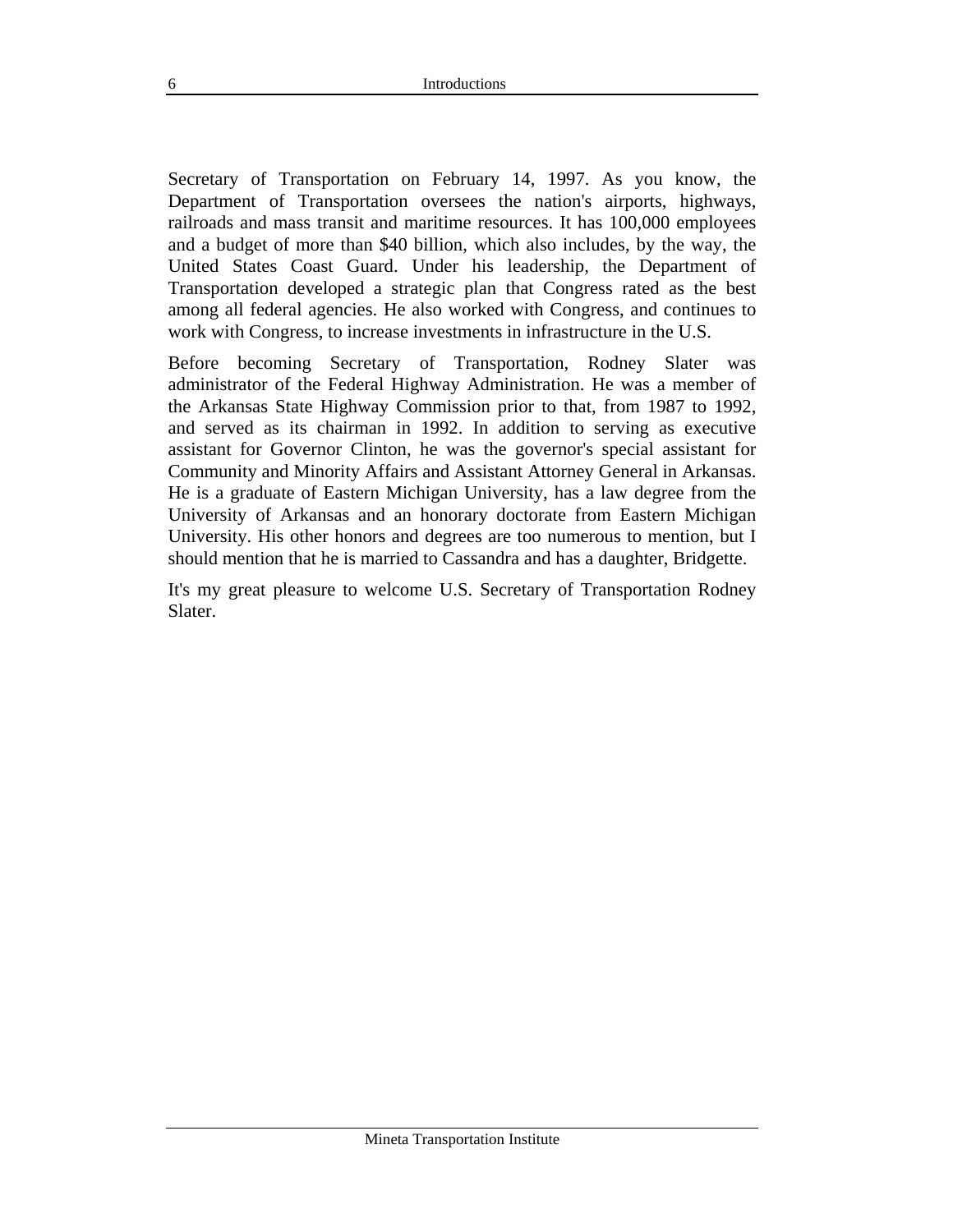## **OPENING REMARKS**

#### **SECRETARY SLATER**

First of all, let me say Dr. Duffy, I really appreciate the opportunity to be here in the company of these distinguished leaders of both the public and private sectors, many of whom I have met and worked with in direct ways over the years. It's a pleasure to be with all of you. We are looking forward to the discussion, so I'll just make a few comments to get into that. Let me also say, Congresswoman Lofgren, thank you for opening the doors of your district, and welcoming us. We've been talking about my coming to the district for awhile, and so I'm very pleased to be here, and for you to have your friends here. Clearly, we still speak of Norm as a member of the Congress, he likes hanging around the Congress yet still…

## **ZOE LOFGREN**

And former mayor of San Jose…

# **SECRETARY SLATER**

That's right, and former mayor of San Jose and all of that, and he's here with his good friends. Congressman Oberstar, a pleasure to see you, and we've been hearing a lot of news about good things that we'll talk about as we go forward. This is one of the most dynamic regions of the country and one of the most dynamic regions of the world. You are growing by leaps and bounds and you are pulling together the kind of team to really make good things happen. You've got quite a distinguished delegation in the Congress, your business leaders are leaders of renown, and not only here but across the globe. Just last week we were in Taiwan and clearly there were many businesses from this region there participating in the International IT Conference, and you just really have a lot going for you, but you also face a lot of challenges.

There's been many articles dealing with congestion in the region, many articles dealing with the power and the flow of the growth, and how do you manage that? How do you continue to keep a quality of life that really drew so many here early on? How do you maintain that in the years to come?

Those are the challenges being faced by communities across the country. You continue to add to your team, Jeff Morales just came in, Jeff comes to you, returns to you from Chicago by way of the Department of Transportation, and then before that, working on the hill with Senator Lautenberg. But I think that you have a wonderful partner in Jeff, and the leadership that he will bring to Caltrans, which will help you, I believe, will continue to use the great flexibility that exists in the law that governs our activities, currently TEA-21.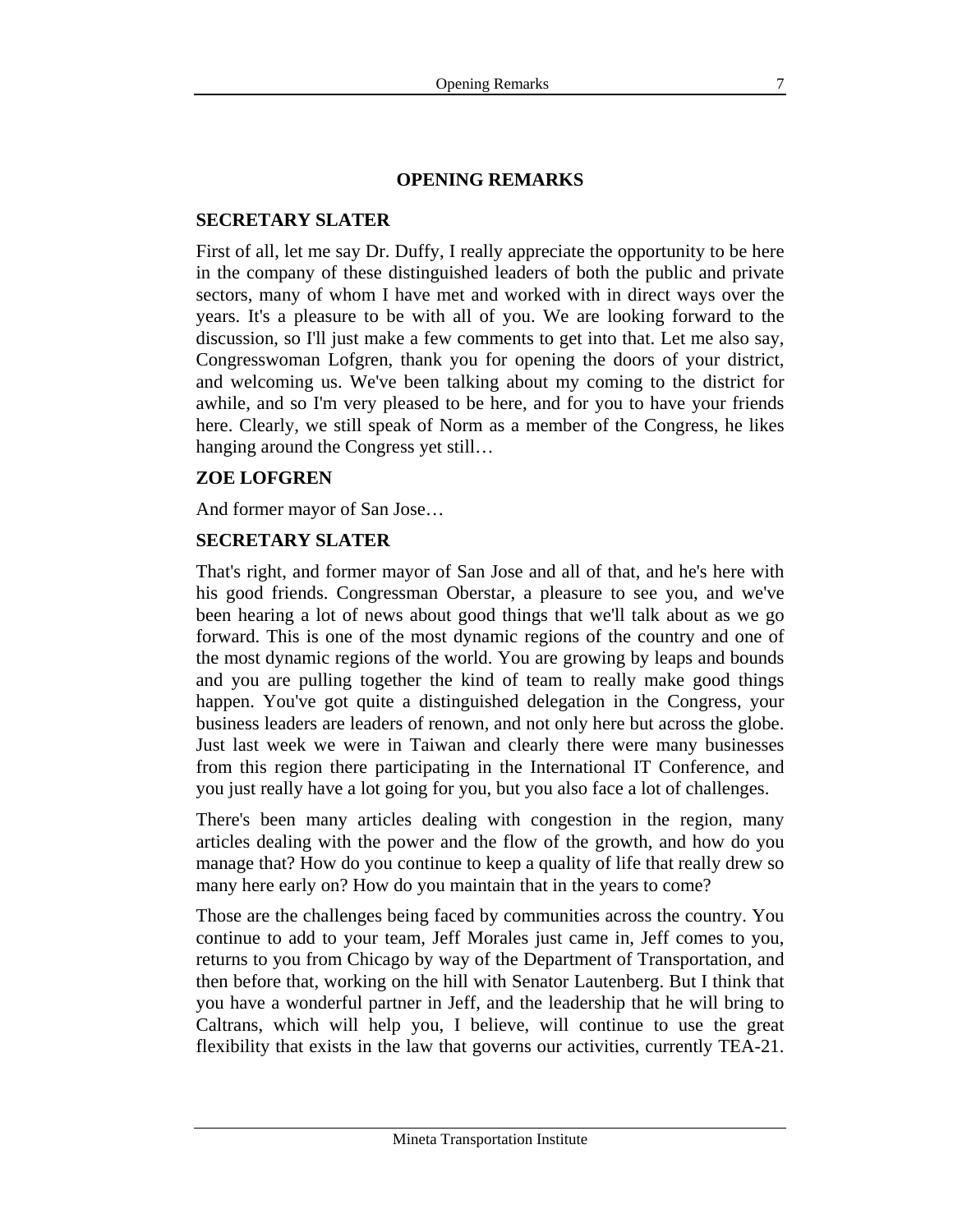We build there on the wonderful piece of legislation that I had in coming into the Federal Highway Administration in 1993— ISTEA—which provided significant opportunity to flex dollars from highway to transit and vice versa, ended up flexing though \$5 billion to transit. With TEA-21, I remember with the leadership of your delegation, and also Congressman Oberstar and the encouragement of Congressman Mineta, the President could stand firm along with the VP in saying we will veto TEA-21 if we don't get record-level investment for transit and highways alike. So I think that all of these actions have been beneficial.

Also we have been fortunate enough over the past seven-and-a-half years to see an 86 percent increase in investment in transportation over the previous administration. We've had the total support of the Congress in that regard. But most of the measures that we've passed have been known as much as environmental bills or safety bills as transportation bills. I think that says a lot as to how we are starting to view transportation and I think it's very consistent with ways that you have demonstrated positive uses for transportation here in this region, and really throughout this state.

And so we gather then to discuss, to some degree, what we've done, but more importantly to focus on what we have yet the opportunity to do, as we look out across the horizon to the new century and the new millennium, as we stand at the threshold of this century and the millennium that beckons us forth. From our vantage point we have the fine work of the Mineta Institute to guide us along with that of the other university centers around the country. We have the fine products of the Institute that you are graduating, many of them I will see this evening, and also some of the great professors who have served the Institute. Here I mention Dr. Stephen Van Beek, who is now our head of intermodalism within the Department of Transportation and has served with distinction since joining the department.

Also Norm McCraim, I'd like to introduce Norm as our Deputy Chief of Staff who has been with me as we've traveled around the country over the last week to lift up, and to highlight, the best examples of innovation in transportation, and that's really where I'd like for us to begin the discussion. I'm thinking about the development of a climate of innovation in the transportation enterprise-community where we seek at every turn the perspective to view it from a different vantage point, and to seek to offer more choices and new insights as relates to the enterprise. We think that if we approach it that way, then at the end of the day we will naturally flow to the use of a new policy architecture for transportation decision making, and that we'll get more involvement and more collaboration when it comes to making transportation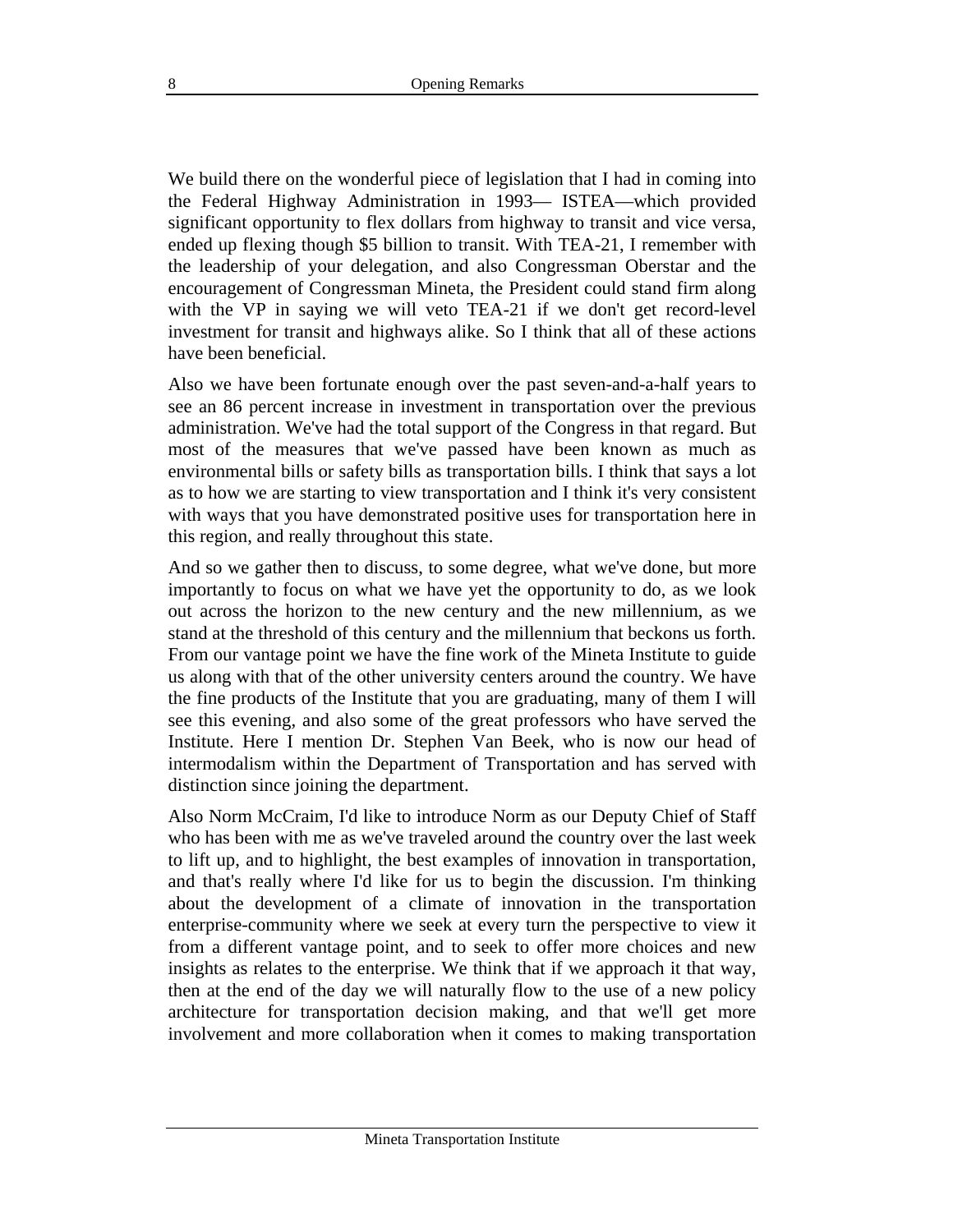decisions. Again I think some of the finest examples of that kind of effort are here in this region, and Larry and Mr. Diridon, we thank the two of you for your leadership in that regard.

But with that let us just think then about a couple of questions. I mean your businesses, your roles, cause you to think about issues at the cutting edge. So as we think about transportation in the coming century and millennium, how are certain trends driving the environment and creating different and sometimes difficult choices for us? The aging of America, the strong baby boom era that is now upon us that really outnumbers the baby boom era that we are a part of. The use of technology, nanotechnology, those kinds of technological advancements. How do they speak to the future as we harness the awesome power of technology, to enhance the capability—efficiency of the transportation system as we know it? Again your businesses are at the cutting edge of the new economy. What are to be the gains, and how do we have to respond in the transportation arena so as to facilitate those gains rather than, you know, find ourselves serving as barriers to those gains? Those are the kinds of just the general issues that we want to put out there.

I guarantee you, that as we end our discussion you will find a desire and a need to continue the discussion. It has happened at every turn. We were just today in Oakland, talking to individuals in the disability community and asking them how we might better partner with them to address some of their concerns. We were earlier in the week at the Franklin Institute in Philadelphia talking to high school students and the response was the same. Time was running out and we were there wanting to take more notes because the young people were offering insights that were frankly helpful to us. And so I'm certain the same thing will happen today, and that's why I wanted to say at the outset, view this as the beginning of a dialogue and one that will continue as we do a couple of things, and I will close with this.

One is to put together a "2025 Transit Choices" report that we will complete a little later this summer, where we will collect the good ideas and put them in a very good, and a hopefully usable document for years to come. And then secondly we will use the insights to help us hone our policy architecture issue, but also prepare for an international transportation symposium that we will host this fall in Washington, October 9 through 12, where we'll invite voices and leaders from around the world. We think that clearly, the insights we gain from you will be appropriate for consideration in that kind of an environment, because that's the circle you're in—the circle of international leaders in this enterprise. Also, the examples that you have put in place, the models that you represent with your transit and transportation projects, many of them will be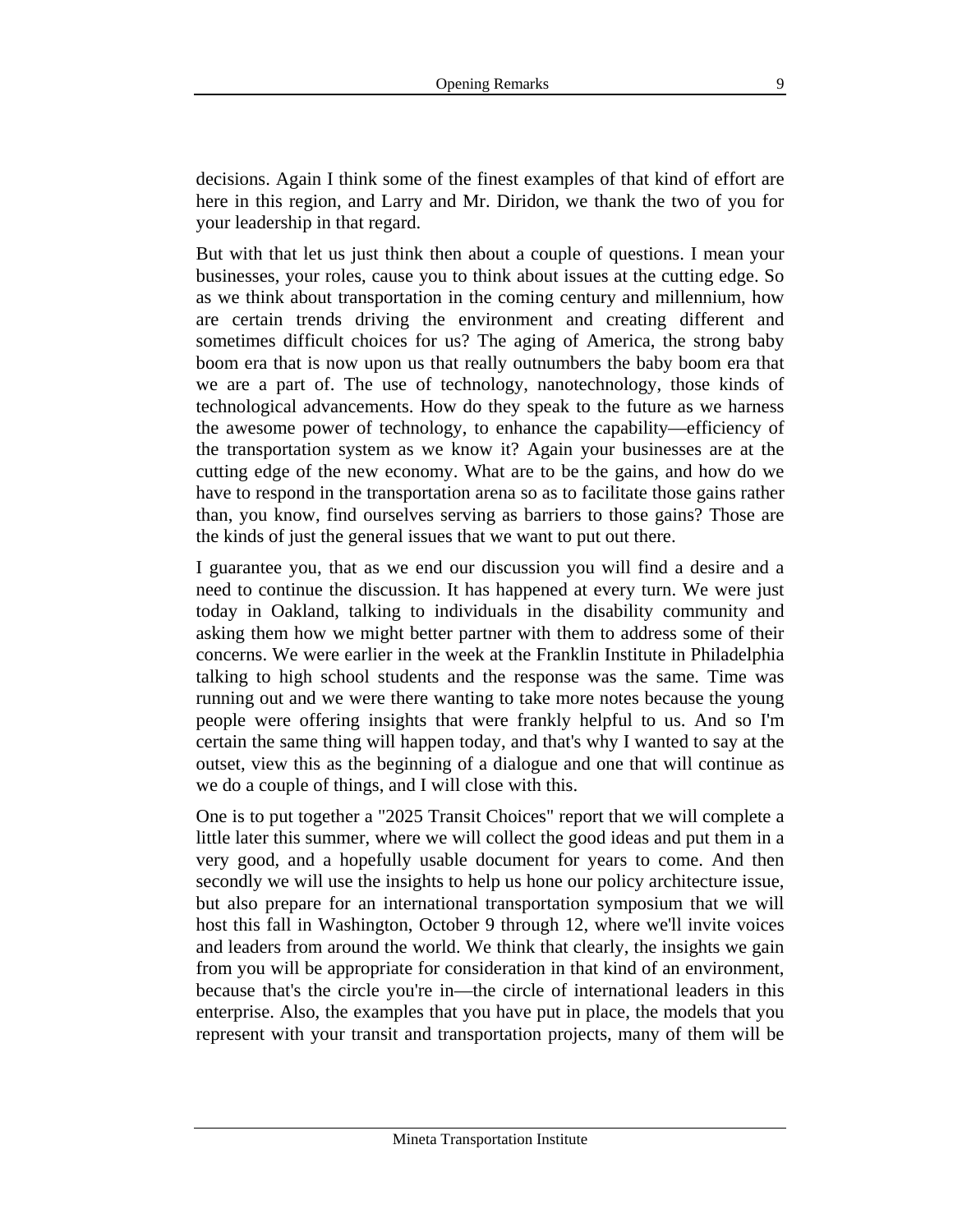the kind of best practices that we lift up and show people as examples of the system of the coming century.

So that's how we will continue to use the information that you share with us, and again I just want to say thank you for giving us the opportunity to sit and visit with you. With that I'll just open it up and we can begin the process. Why don't we do this—as you offer comments, if you would just please identify yourself so we can get the right notes with the right individuals, but also for purposes of the media here gathered, and the fact that this is being recorded. I think that will prove beneficial as we go forward. And then speak into the microphone. Well, we'll all speak into the microphone as we move forward. But let's just get into it. Yes? Please.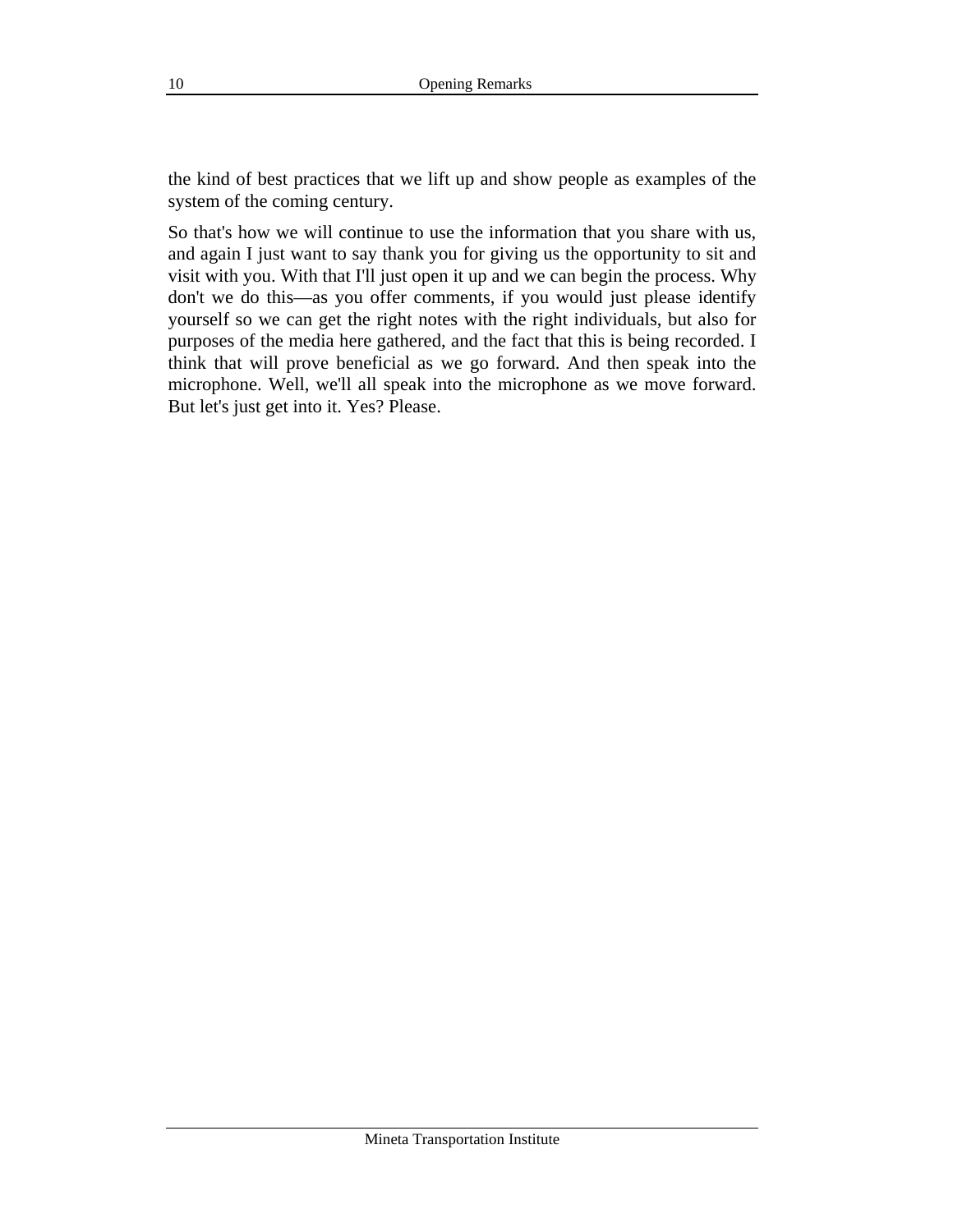#### **DISCUSSION**

#### **NEIL GARCIA-SINCLAIR**

Just from the standpoint of our development efforts, what we perceive is that there is congestion, which is becoming like an irresistible force in the sense that there's a political will to solve the problem. But there's an immovable object that is the structure of the transportation industry.

So our question is, what structures and processes exist that can encourage the development of innovative technologies that can somehow overcome this immovable object of existing industry?

#### **SECRETARY SLATER**

Okay. Okay very good. Thanks Neil. Well, clearly I can attempt to respond to that but others, I think, should offer comments. We have actually tried to reorganize the transportation enterprise at a couple of junctures. I know early on during the administration when there was a lot of talk about doing away with the Department of Transportation and other departments, and also at a time that we were seeking to reinvent government—and by the way, I think that effort has proven very successful and I think the vice-president has done a great job there. During the introduction you heard our performance plan and our strategic plan. Both have been recognized as the top in government.

Well it's everybody doing this, and it means that we are literally managing for results. And I think that is a positive outcome here. But we still have a modal structure within the Department of Transportation. One thing that we have sought to do, though, is to organize ourselves in ways that help us to deal with issues from a multi-modal or intermodal perspective. We have adopted a management philosophy that we call One-DOT. There again the objective is to get the collective minds of the department working through the office of intermodalism, through a great degree; to start to give us a much more dynamic consideration of issues and approach to the business we do. That's just one example of how we've done that.

A couple of points to underscore how important that has been: We got together in 1997 across the department for the regional administrators, and it was the first time that the regional administrators of the Department of Transportation had gotten together in the 30-year history of the department. Then, in 1998 I believe, we hosted the first national transportation safety conference, and it was the first time that we had brought all of our national partners together as a department. We have only produced one annual report as a department, like an annual report that deals with your performance. Now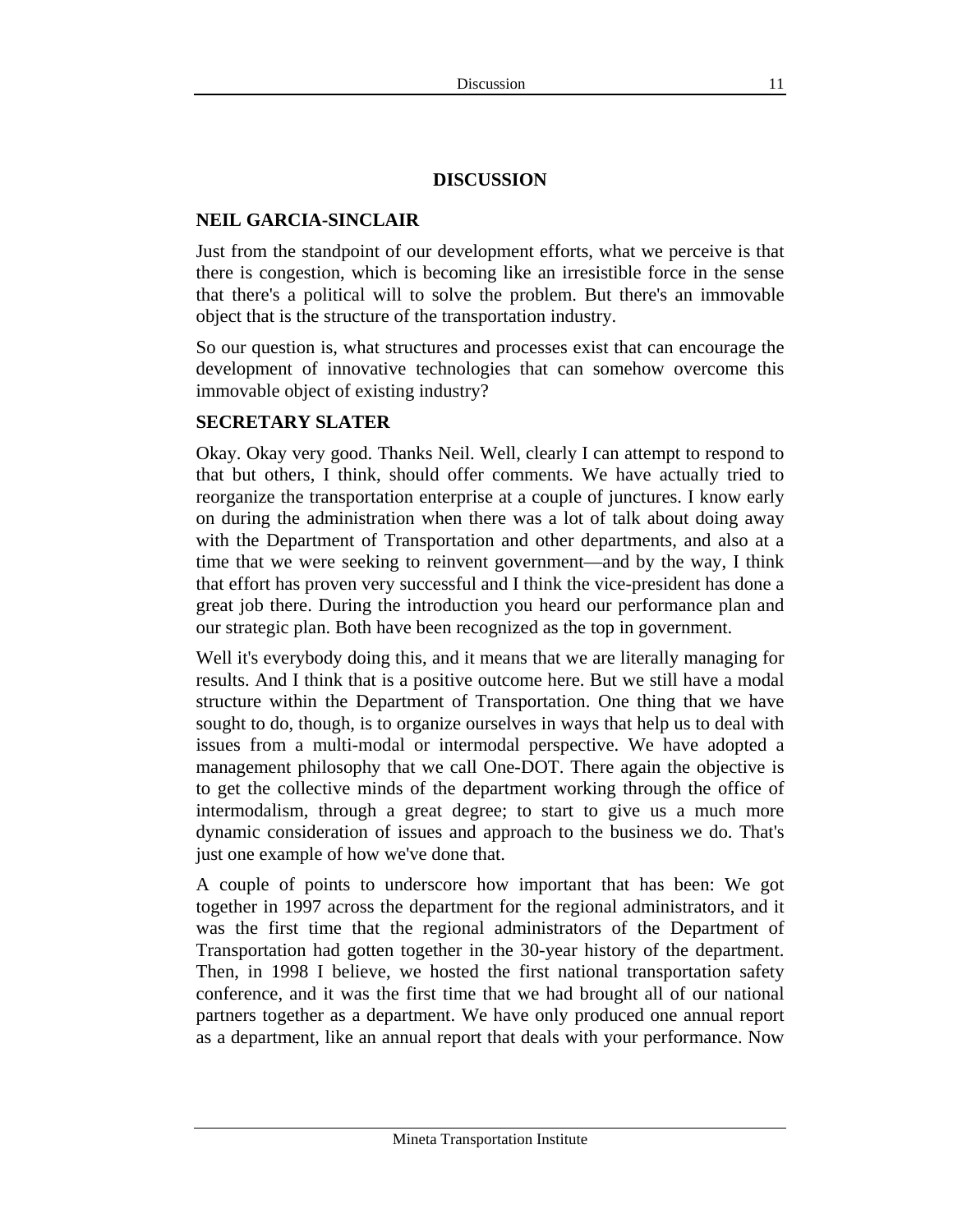that doesn't mean we haven't done annual reports, we've just done them by modes, but never across the department as a whole. We've done one now. We're going to do another at the end of this fiscal year, so at least we are trying to create some track record.

What happens is, when you look at things as a whole, you can really see the enterprise in its full character-nature, and it's much more dynamic. At the private sector and level—and Norm, I think others of you can really speak more to this—we have seen some reorganization as well. I think, actually, companies like UPS and Fed Ex have been very helpful because at the end of the day with those companies, no one is concerned about how it gets there you just place the order and the next morning you expect it to be there. So I think that we're doing better here, but clearly we've got some challenges that we yet face. That's just a quick comment. I see Jeff, please.

#### **JEFF MORALES**

Jeff Morales, new Director of Caltrans. Mr. Secretary, I want to thank you for doing my job by pulling this group together, because this is a group I want to tap into—its expertise and resources.

You're talking about doing reorganization, and I think for us in California, for Caltrans as a department, it's a reorientation even more so than reorganization. Going from a shift, from a history going back 30, 40, 50 years, where the focus was almost exclusively on building new capacity, particularly on highways, to now a shift where our primary job is going to be managing that capacity. That's a very different job. This state is growing and is projected to grow by about a half-a-million people a year, which when you think about that, it's just incredible. We're adding Wyoming or South Dakota every year just coming to California, and at the same time there is very little ability to add whole new capacity, particularly in the freeway system and the road system. So the challenge becomes how do we utilize what's out there? How do we get mobility? That is where, I think, in Silicon Valley is the place to look in terms of both the need to deal with that problem, and the ability to deal with it in a way that blends what government has to do and what the private sector can do. Because tremendous growth has happened here in San Jose and throughout Silicon Valley, we have to be very mindful of what brought people here in the first place. It's going to change if we don't improve how people get around and how goods get around, and if congestion becomes too bad here, I daresay some of you will pick up and move somewhere else. We don't want to see that happen, so we have a real responsibility to sit down together and to focus on a very different way of operating our department in conjunction with what people need in the state.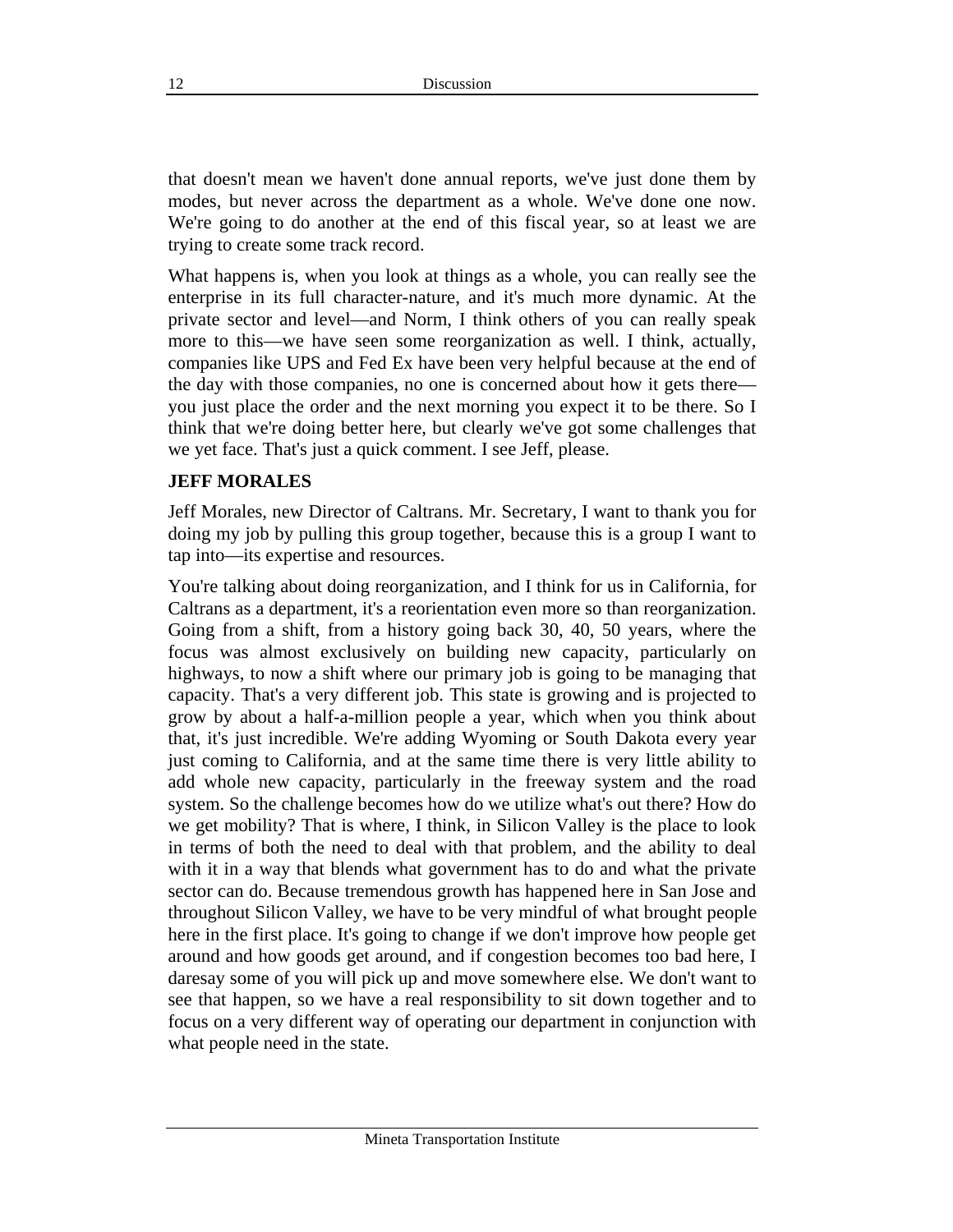## **NORMAN MINETA**

I'm Norm Mineta, and I'd like to just ask, between Jeff and the Secretary, but I think that what Neil has brought up is a very interesting subject. The structure of the transportation industry itself sometimes prevents any kind of inclusiveness of transportation modes, so that as in the case of Caltrans, you've been building highways. Now the governor comes out with a budget that says we're now going to go 50-50 highways and transit. But I wonder whether there's not going to be a sort of clash of cultures, much less modes in terms of where we're going to go in the future. Congressman Oberstar has been strongly supportive of this whole issue, of highways, transit, bicycles, whatever it might be that interests you in terms of your own mode of transportation, whether it includes being a pedestrian, but sometimes I wonder whether or not there aren't forces that keep things from happening.

#### **SECRETARY SLATER**

Yes, this is a good question, let's see what we have. Identify yourself, the rules of the game.

# **JOHN DEARIEN**

I'm John Dearien with CyberTrans. On the subject of resistance, one of the subjects is resistance between modes. But another resistance that we are seeing, the stage that we are in the development of our project is—we've been very fortunate in developing the technology up to a point where it's ready to commercialize—but what we see is a resistance, and to a point, it is written into the regulations. For example, if you have a new concept, if it flies, floats and costs nothing, if you tried to bid that into an existing project for transit in the city, one of the requirements generally in the bid process is it has to be in revenue service someplace. If ever there was a catch-22 to keep out any technology it's that one little thing. So you have to find a way around that, and the fact that present suppliers, nearly all the present suppliers are foreign suppliers, makes it very difficult for not only a new technology, but for an American technology to even get into the process because of that one little loop. It's a policy as much as the other. There's experience level and convenience and comfort level with the existing industry and the existing technologies, and that's true with anything. In transit, it's a particularly onerous situation that new technologies face. So there is a way around it, and that is a demonstration project, and that's one way that the government and local communities that want to help break this impasse can. Put a demonstration project in someplace and then that gets around the issue of "is it in revenue service?" Well yes, then you can go take a ride on it. But if you can't get a demo, then it's a very difficult situation.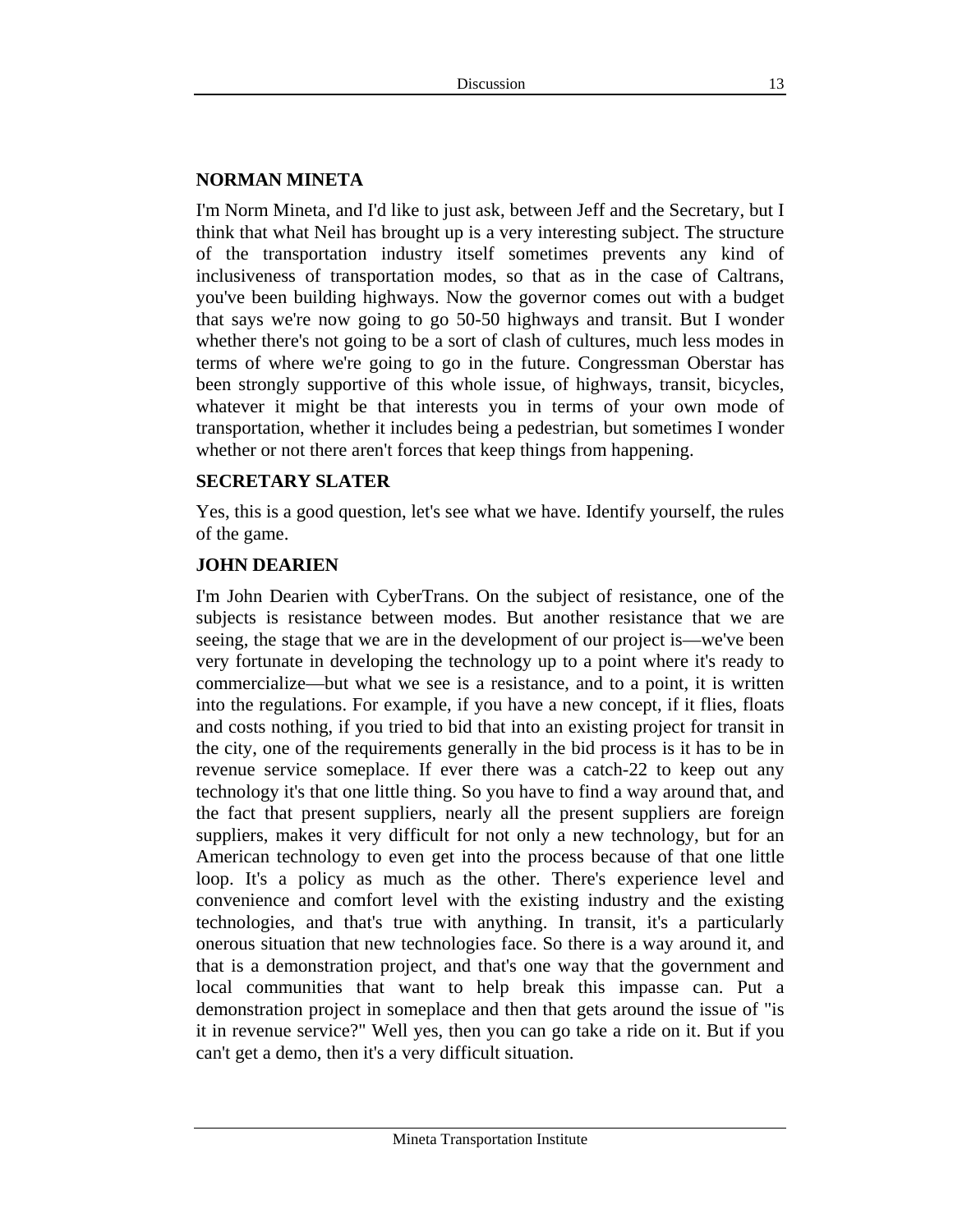#### **SECRETARY SLATER**

Okay, very good. Let me acknowledge Dr. Heatley who has joined us. What we're doing, Dr. Heatley, is just having a discussion about our individual visions regarding the challenges we'll face in 2025 and really in the interim, moving toward that point in time.

## **KATHRYN HEATLEY**

Thank you.

#### **DON PAUL**

This is Don Paul, Chevron. I thought I would maybe just like to throw into the mix, maybe a view from kind of the "old economy" sitting here in the middle of Silicon Valley. I think it's, as I would agree with you Mr. Secretary, that you are kind of embarking on, perhaps, really a new curve. As you see in Silicon Valley, one of its great strengths has been an environment in which there are literally thousands of experiments going on, and work to find the right business that addresses the right market and goes forward.

I think one of the challenges that you have in this area is how do you create an environment where there's enough experimentation that you know what the answer is? That's one issue. The other issue, of course, is how do we proceed as we have for quite awhile, but basically continue the curve, toward cleaner, more efficient performance from the vast bulk of the existing transportation system which isn't going to disappear anytime soon? So I think you would need to do both of those things. I think the challenge on the innovation side, of course, is that here in Silicon Valley, the reason you have so much innovation is primarily a sort of unique combination of entrepreneurs and start-ups and a tidal wave of venture capital. One of the reasons you get investments is because the winners pay out enormously, and very high rates of return.

One of the challenges in this area is that any new transportation industry, we're getting back to the industry, the people who make things are certainly going to have to have much better rates of return than the existing manufacturers of transportation systems. Without mentioning names or getting into that, I was at a Bank of America security analyst meeting last week, and you can ask any security analyst what they think about that industry as a place to put investment money. So the challenge is how do you get enough experiments, which I think are necessary to create the right combinations of technology, and business and market because you can't have just one of those, you have to have all of those.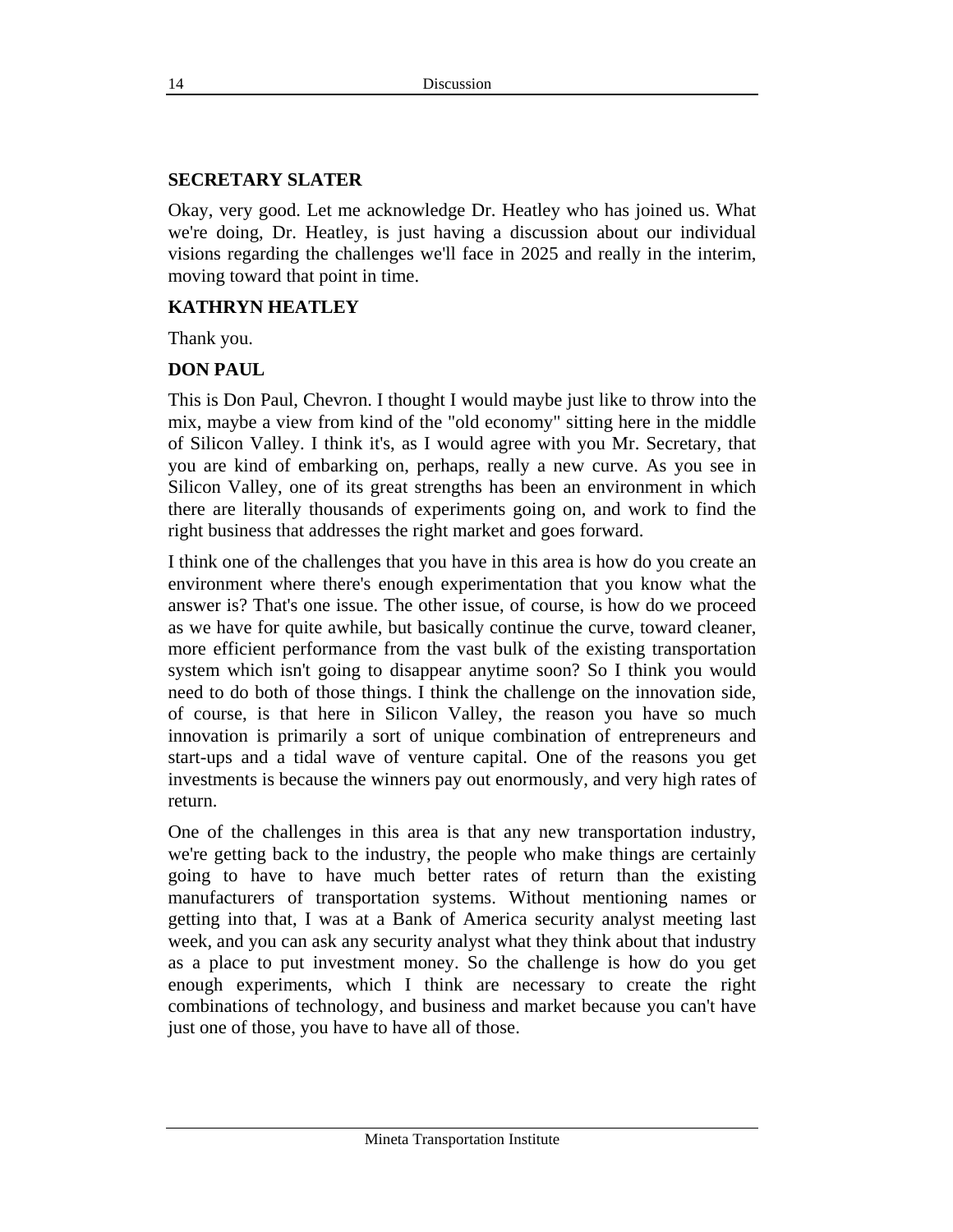#### **SECRETARY SLATER**

Right.

#### **DON PAUL**

In a sector in which there is, it's not clear whether there's money to be made, because that is the big contradiction between the challenge we're looking at here and what goes on in Silicon Valley, sort of out of the air. So I guess that would be one of the perspectives that is a challenge to building infrastructure in the area.

#### **SECRETARY SLATER**

Those are good points. Let me just, before we proceed because there were points and questions raised, and also I think you know Norm was putting in a wonderful question to us as well, about the fact that the structures do present barriers and how do we get over and through that? We should come back to that, but I wanted to acknowledge it. But then Don, on your point, you know, what I find interesting is that I just don't think that we have a full appreciation of the value of transportation. We generally don't focus on it until there's a problem. Generally anytime we're in the news, like on a daily basis, I'm reading about problems for the most part. Seldom are we reading about issues.

Now one thing has happened of late which is very interesting. I think Congressman Oberstar, it has us thinking about issues and that's in the aviation realm as we deal with all of the posturing for mergers. We've also seen that to a lesser degree in the railroad industry, but there is the realignment that's going on. Also in the international context there's a lot that goes on that's really under the radar screen, but with this United-U.S. Airways proposal, even that has been thrust into the open—British Airways-KLM, some of the other alignments, especially in Europe. We have been visiting with analysts trying to figure out how we put the proper value on the enterprise, so that then as you seek to enhance the efficiency of the enterprise, you get into a question of whether there is some value, you know, in there to be tapped. You get into a question of the market of opportunity. Rather than just the market share, you get into the market of opportunity. We've just had a tough time even though you can point to the fact that one in seven jobs is transportation related, that 11 to 14 percent of the gross domestic product is transportation related, that probably second only to our housing you have the investment in transportation coming from family budgets. But we still haven't effectively put a price on it, which means that I don't think you can really value then, or put a clear value on what an innovation potentially represents.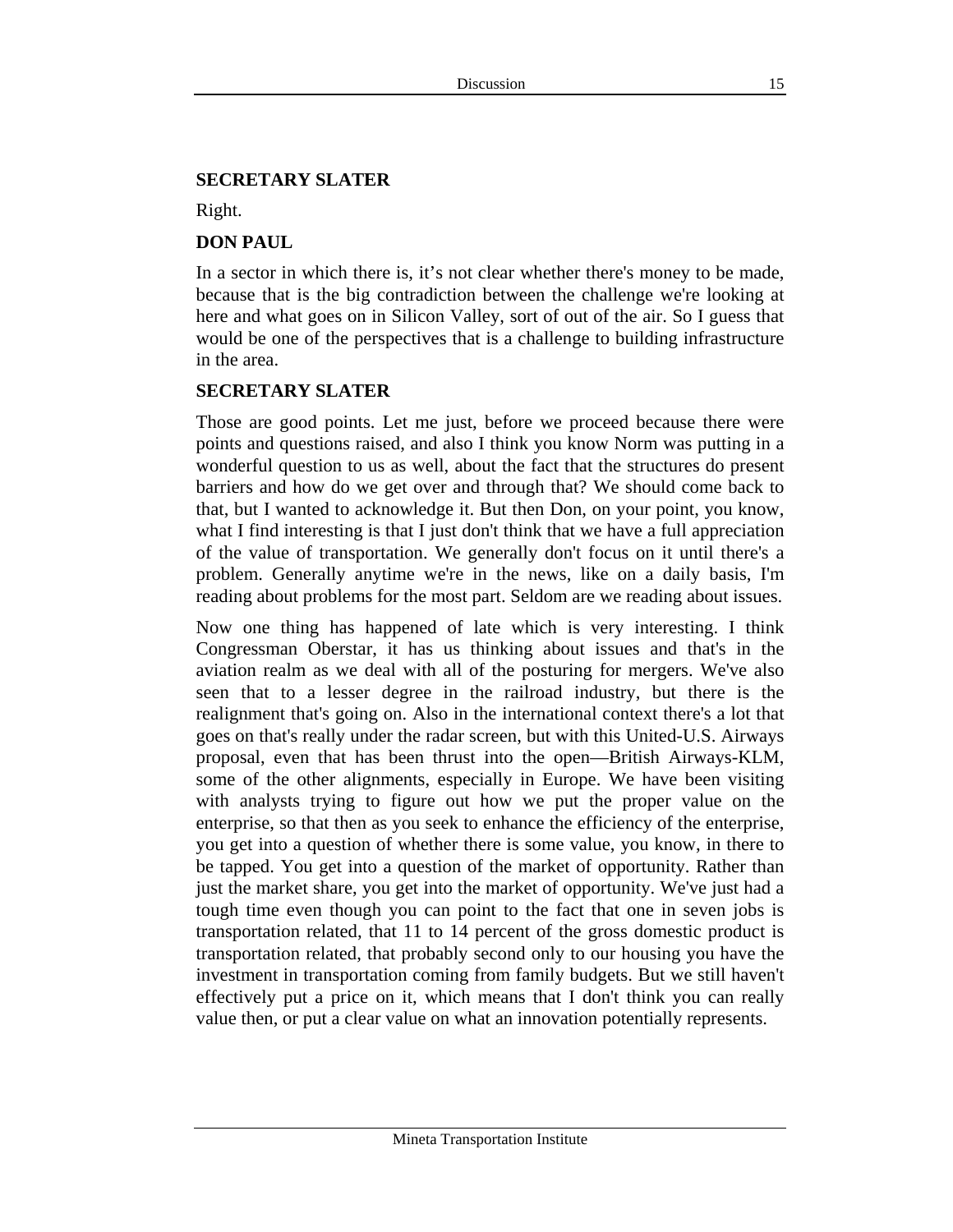Now I'm just stabbing at the question as you have raised it, because I think you have raised two very good questions. The first question dealing with experiments, I think that our laboratories could arguably be the states, and that maybe there we have to figure out how we bring a little more incentive to the process, because right now we basically provide funds through a formula. So you're basically what you've got, and we have very few dollars that we can use to stimulate competition. We may be able to look at that. You know, also on the innovation side, we may be able to put together a venture fund of some type, and I don't know exactly how we would fashion that, but we may be able to do something like that, and we may be able to do it in partnership with the private sector. We can think about that but I think the states themselves, and the communities, represent probably some of our best sort of laboratories for experiments, and one reason I've traveled around the country is to use the trip to lift up the best examples. But beyond that, even we have not figured some way of promoting that in a way that lifts it up that says to the broader public there are quality projects out there, these are the things you should seek to emulate. Jeff?

#### **JEFF MORALES**

I think that the question goes even a little deeper in terms of the environment. Again it gets back to what's here. It starts at the national policy level and then plays itself out throughout. If we want to build a new interchange or add a new lane, assuming we can get through environmental and other things, no one bats an eye at spending \$10 million. You know that will come right out of the formulas nobody will think twice about it. If we said we want to spend \$10 million on some experimental technology to move people around San Jose, everybody and their brother is going to want their hands in it, looking at the cost return, what's the revenue source, and things like that. And there's a fundamental difference in how investments are looked at that discourage innovation and experimentation at this point, that we have to figure out how to get over.

#### **SECRETARY SLATER**

Okay, very good. Yes?

#### **CRAIG VAN KESSELL**

I'm Craig Van Kessel with Altrans. I think you hit a point. Promotion is the basic thing. We've got to end the love affair that Americans, particularly Californians, have and do something. I was thinking of something like "Got Milk?" There was something that came from the food people and now it's part of American culture. We have to do something like that in transportation to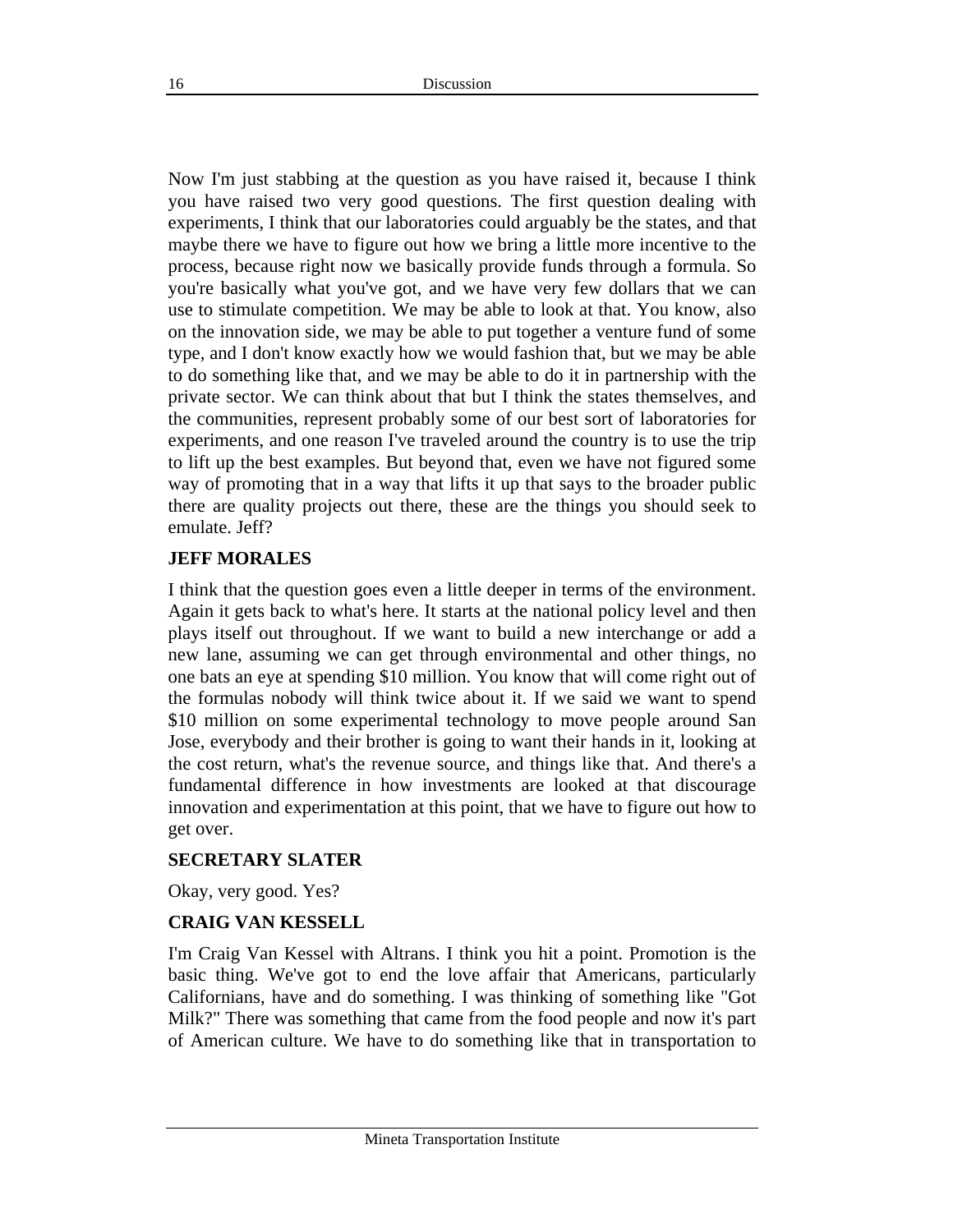make it more attractive. Part of the work that I do with my company is we are now going with schools. We're going to the community colleges here in the area. We're going to San José State. We're going as low as kindergarten where we're putting together buddy groups where parents walk their kids to school, but we take their name and address. We put them into a system, a GIS system, and we tailor-make it. If they want a bicycle buddy we can do that.

With the students we actually found out that over 4,700 students live within a quarter-mile of the VTA systems at De Anza College. What we did was then take those names, put the route that was best suited to them, and actually mailed it to them and said, "did you know this was within a quarter-mile?" and it helped. I think we have to start them young and get the culture turned around, because you know we're all guilty of commuting all the time, and the carpool lane, so I think we have to make it attractive. Things we have done in the past—I've got a thing called "Dr. Traffic Jam," and it was "Doctor, Doctor give me the news; I've got the cure for the traffic-jam blues." Dressed up as a doctor and my staff was a bunch of nurses, and we worked with Intel and Hewlett-Packard. We met people at the Caltrain and handed them little gifts. One day we gave them a stress book made out of styrofoam; the next day we gave them a little first aid emergency commute kit which was a couple of pieces of candy. We were all dressed in hospital scrubs and they loved it. We had over 1,000 people who attended our fair. So I mean America wants to be entertained, if we can do it some way like that it would distinguish people. We've had the luck of working with the MTC and the Manufacturing Group. We're very lucky in this area to have people like this with us. But let's—I'm sorry—let's make it fun.

#### **SECRETARY SLATER**

Yeah

#### **CRAIG VAN KESSELL**

Let's make it happy and you can do it nation-wide. You know you can experiment with us; you can give me an electric car. I'll go everywhere. I'll paint that sucker. That's Minnesota talk.

#### **JIM OBERSTAR**

Jim Oberstar. I wrote down just before Craig began speaking, culture change and make some comments on other aspects later after others have spoken, but you are absolutely right about starting with youth. We have to change attitudes. This is the biggest challenge of transportation. As Jeff Morales said, it's easy to do another interchange and another lane. When I said to our governor, to our state legislators in my district, if you don't build the Northstar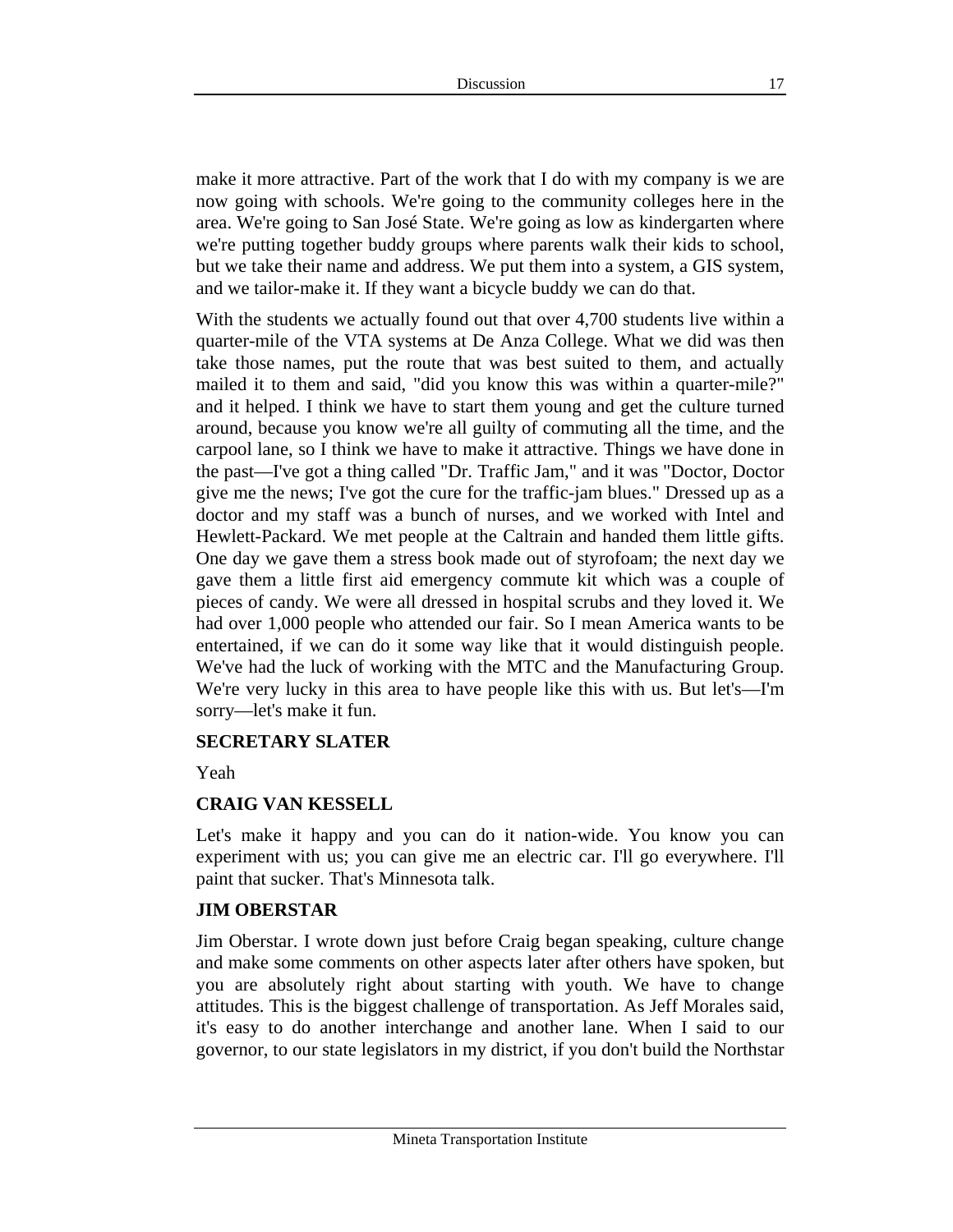70-mile commuter rail, don't look to me for another dime for highway mileage, because I'm not going to authorize it. You can choke on your own traffic, on your own pollution, on your own absorption of farmland. You've got to change the culture, and you've got to start with the young people, and we're going to do that in a few weeks with Secretary Slater; Secretary Riley, Secretary of Education; and Secretary of Health and Human Services Donna Shalala announcing a national Safe Route to School initiative in a suburban setting and an urban setting.

We have a culture with 24 percent of children under the age of 15 clinically obese as determined by the Center for Disease Control. Thirty percent of adults in America are clinically overweight. Children 9 to 15 take 75 percent of their trips by car or bus. They are transportation-challenged.

I thought this was a brilliant idea and I launched it with a group of bicycling organizations, and they said, "It's already been done—in England." I said, "it's still a good idea." The secretary said it was too. In three years in the UK with the "Safe Routes to School" laying out pathways, whether a raised curb or marked passageway, police patrol and parents participating, they transformed what was within two kilometers of the school—transformed habits so much so that last year more bicycles were sold in the UK than automobiles. In the Netherlands, nationwide 30 percent of all trips in the center city are by bicycle. In Delph it's over 50 percent; in many towns over 50 percent. You're looking for innovation, you have a start with the most flexible minds, the young people who haven't been formed yet, and work on them.

#### **LARRY GERSTON**

State my name, I'd better do that, Larry Gerston. The funny thing is that, Mr. Secretary, that this culture change idea, which I wholeheartedly agree with, can be done, and is done, on a limited basis despite the incredible pressure for us to value automobiles more than our children. A couple of years ago I did a study for the Manufacturing Group and the Valley Transportation Agency here on the worth of the light rail system, as it was going through areas that it had not gone through before. The perception was that light rail would be disruptive, that people would want to walk away from light rail, that they would view it as a negative to the community and that it would, in fact, lower the values of land. What did we learn, instead, out of that study, that people not only valued light rail who lived within a quarter mile of it, but they moved there for the light rail. They moved there for the light rail, not to get away from it. So that what we normally consider a negative, and intuitively something that's undesirable, in fact is quite desirable. We don't even have to look to experimentation. We've got products already showing that, and it's a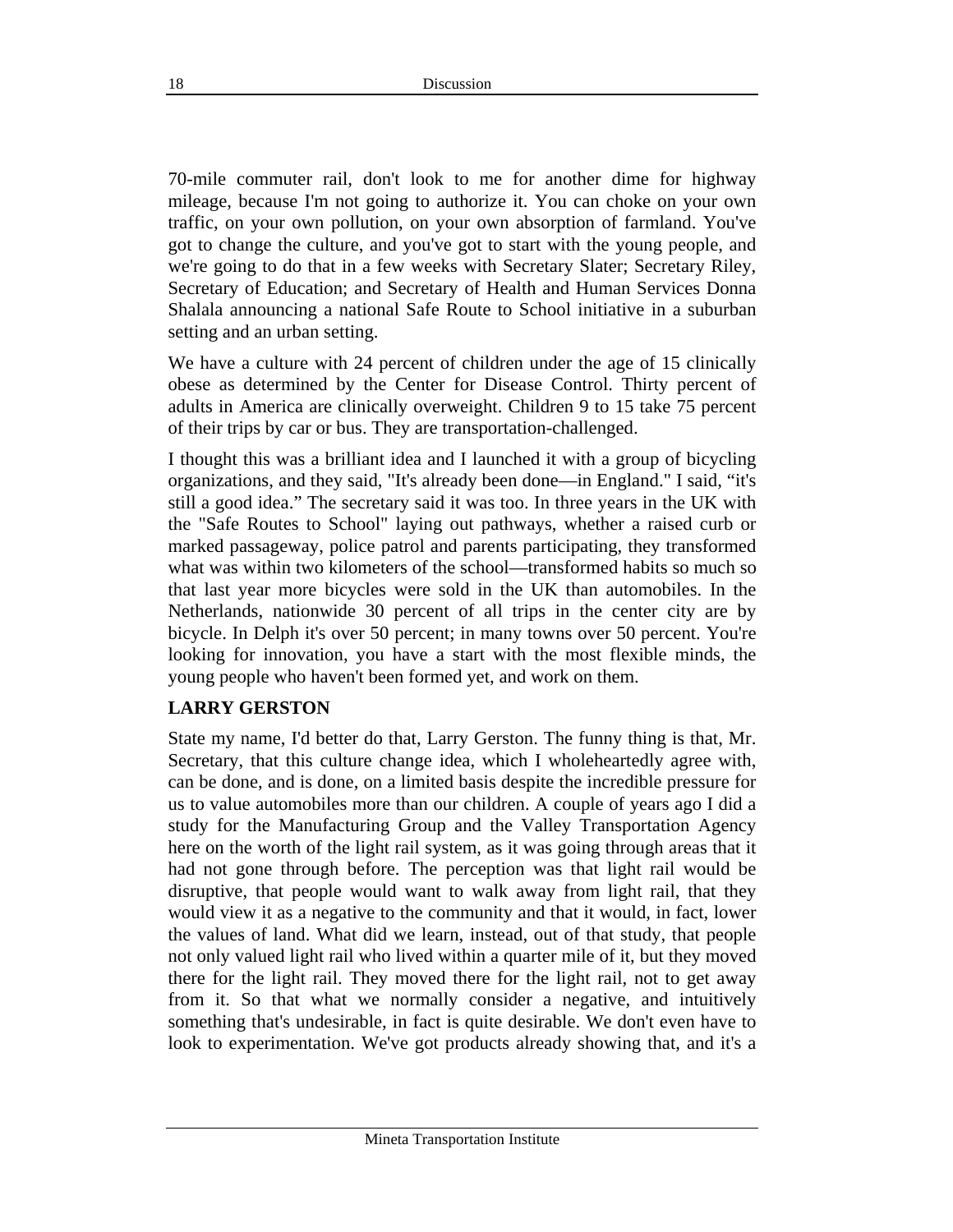matter now of showing other people who are a little bit more doubtful that it is, in fact, it is the case.

#### **SECRETARY SLATER**

Good point, good point. Yes?

## **DAVID ESMAILI**

David Esmaili, West Valley College. There's a recent study in Texas that showed that adding highways didn't improve traffic, it actually made it worse. Going back to perceptions that people have, people think, "Oh new lanes more space for me to drive," so what happened was there wasn't a standard code; there was a major increase in the number of people who put cars on those freeways.

#### **SECRETARY SLATER**

Those are very good points. You know, on that point, we basically think that we have to build a system to accommodate rush hour traffic. One problem there is that rush hour period is extending and we've followed that, but the point is we take those hot periods of the day and we try to build to that demand. You cannot keep up with that, and over the course of the day you've got all of this that's there, and there's very little use being made of it. The same with aviation. We try to press everything into a given period of time, and then over the course of the day you've got this system that's not being used. We're challenged in that regard as well, and it goes back to the question of management. How can you best manage or better manage what you have? I saw a few other hands.

#### **CRAIG VAN KESSELL**

I mean, we're in this area; we're innovative already. Craig Van Kessell with Altrans. Myself, Abdul, and Dave belong to the Association for Commuter Transportation. We have our headquarters in Washington, D.C. but we represent the northern chapter. There's a member that works with several groups, private industry such as Sun Microsystems. What she did is she went to one of the cities, got the bikes that are going to be thrown away or auctioned, and painted them all yellow. Now the employees, instead of getting into their car and going from one building to the next, now ride a bike. It's an honor system—they pick it up at one building they ride it over to the next and leave it the front in the bicycle rack. Now there's an employee that comes out and wants to go someplace they jump on the bike.

So there's a lot of things that are taking place in this valley, because we're very creative that way. What we need to do is get them all together, and work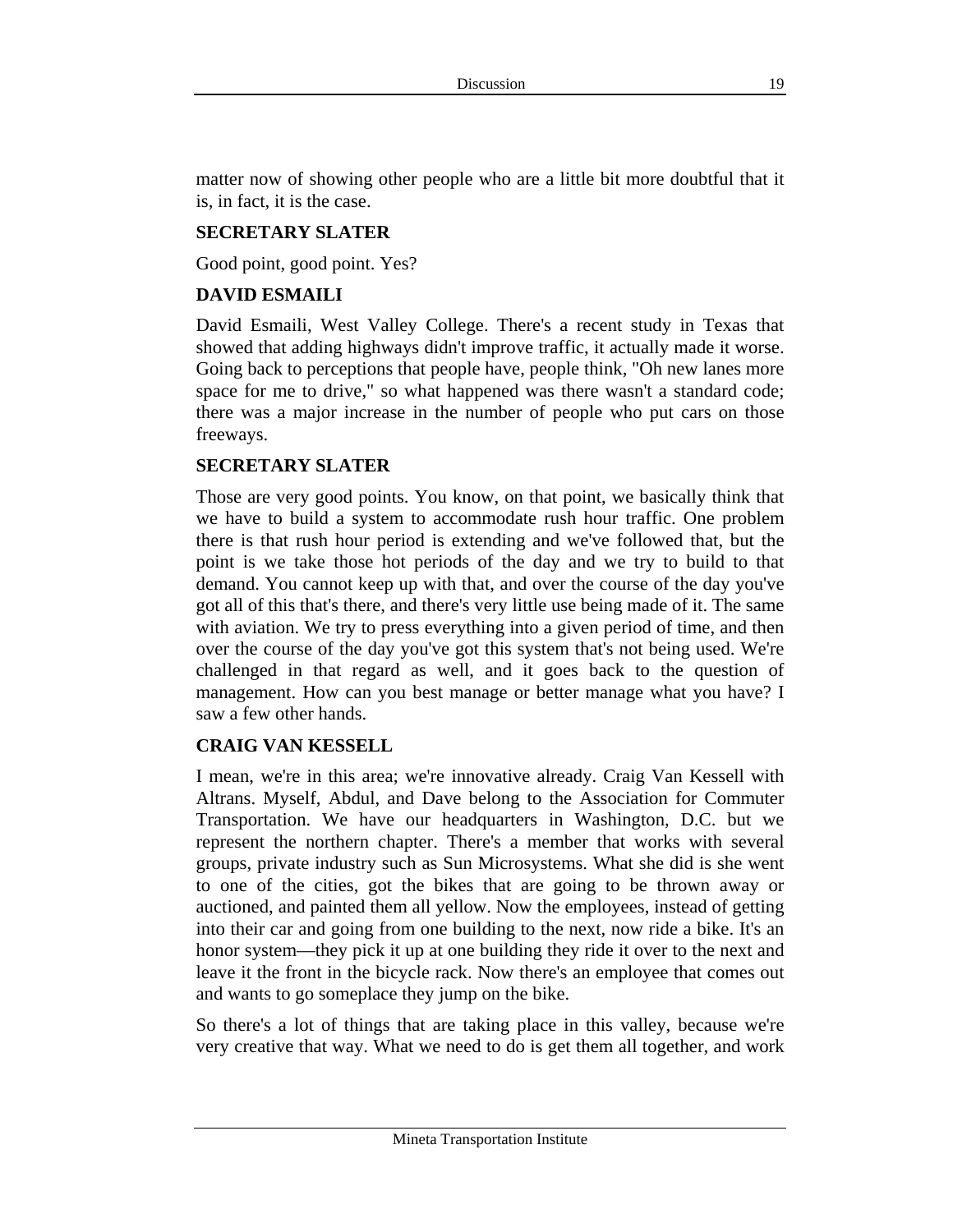on the national level and say, "Okay let's make it throughout the United States," because you're not going to have the same problem in Silicon Valley that you are in North Dakota or South Dakota. So I'm excited with this group, because from the ground up we can build something. Start them young, like you said.

## **SECRETARY SLATER**

Yes, yes. And we're excited about this project by the way. This is going to be a good one. Okay, we've got some people we haven't heard from, so we want to get your voices, and then we're going to come back to Steve here. Yes, please.

## **ABDUL HANIF**

My name is Abdul Hanif. I'm from NASA Aeronautic Field.

What we would like to offer the federal entity or agency here is to invite other organizations here to come and test, if they have any products or transportation stories that we can move traffic more efficiently, smoother in this area. With Highway 101 and 237 at one end and 101-85 toward the other end, we have a lot of potential to offer other regional organizations here, to see how we can implement ITS or ferry systems on the bay and see how we can move all this traffic more efficiently, provide in this area more public transit anyway. We have 70 percent of people driving solo. So we need to increase that number of people taking public transport.

I, at NASA, have a success story also. It took us over 21 years just to open a bike path. And we moved from 80 bicyclists a month to over 200 people coming to our center by bicycle. I did some study as to how much fuel we saved during this period, and it's just amazing. Same thing with our NASA shuttle. When we started it, we had very few people using it—now we have three buses and over 3,000 people a month just using it to go back from the Mountain View Caltrain station to our center. So just one person, myself, I ran this program and it has become very successful and I would like to request other companies that are in this area to take advantage of a federal agency in this area, and come to us and share your expertise with us so we can grow and develop more efficient transportation systems here.

#### **SECRETARY SLATER**

Very good. That's a great invitation. I think you're going to have some takers too.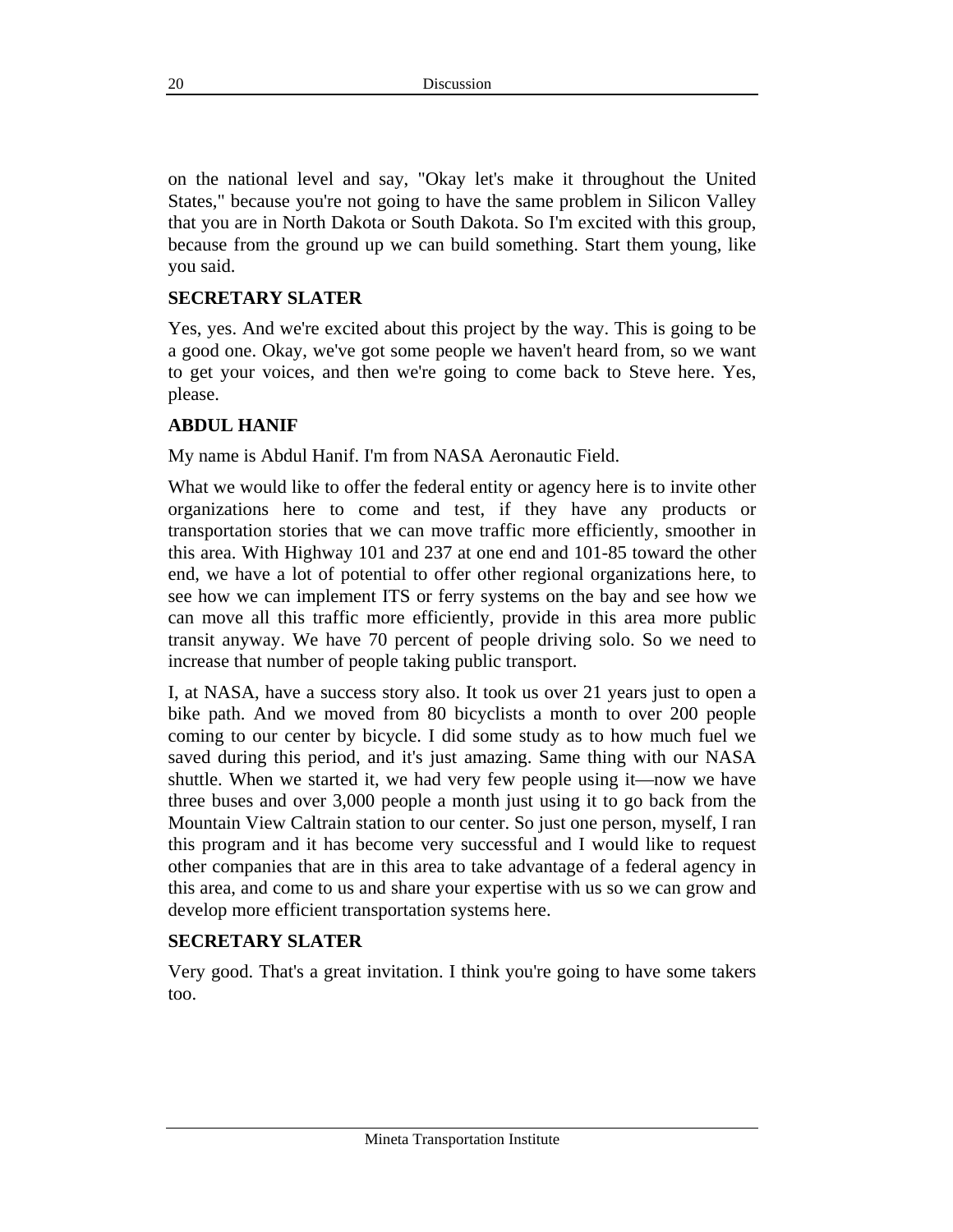#### **JOHN DEARIEN**

I tell you, we talked just before the meeting and this is a potential solution to this impasse that I mentioned, so there are opportunities if we can just get the right mix together, and we will be following up on it so we may be calling together at your office.

# **SECRETARY SLATER**

Very good, that's very good. Why don't we just, yes Bill, Bill Lynch?

## **BILL LYNCH**

Bill Lynch, Lockheed Martin. I would just like to elevate this discussion, possibly maybe about 40,000 feet, and address the issue associated with air traffic management. As you know we have three major airports within a 50 mile radius, probably where you are right now, and on your journey here, you did experience at least two of them I would suspect. I'd like to know your thoughts with regards to the congestion issue and what impediments that are perceived by the FAA under your organization to making air traffic management more efficient, such as laws.

#### **SECRETARY SLATER**

Yes, yes, yes. Well, clearly we've got our challenges there that we share frankly with you.

I think that on this score, Administrator Garvey has a pretty good handle on it. Basically what she's decided is that we would break down our bigger vision into more digestible chunks. I'll say it that way, with the ultimate objective of having the highest level of technology in use possible. A couple of our really tough areas of the country are clearly out west, on the coast and in the northeast, in particular, and really you could say throughout the east, but the northeast in particular. You know, I think that we have moved forward pretty aggressively on this. We actually used the Y2K challenge to move forward in a more expeditious fashion on some of our investments, the whole system and some of our other investments. We have gotten good resources from the Congress with the most recent reauthorization bill, and you know we're very thankful for that because we had gone for about three years without a reauthorization bill. We were basically going on an annual basis and you really need long-term resources to really play this out.

I think that we will continue to be challenged in the appropriations process. I know I'm focusing a lot on the money because I think, frankly, the technology is there; it's just a matter of getting it off the shelf and getting it to use, and you have got to have resources to do that. I think we have a good plan there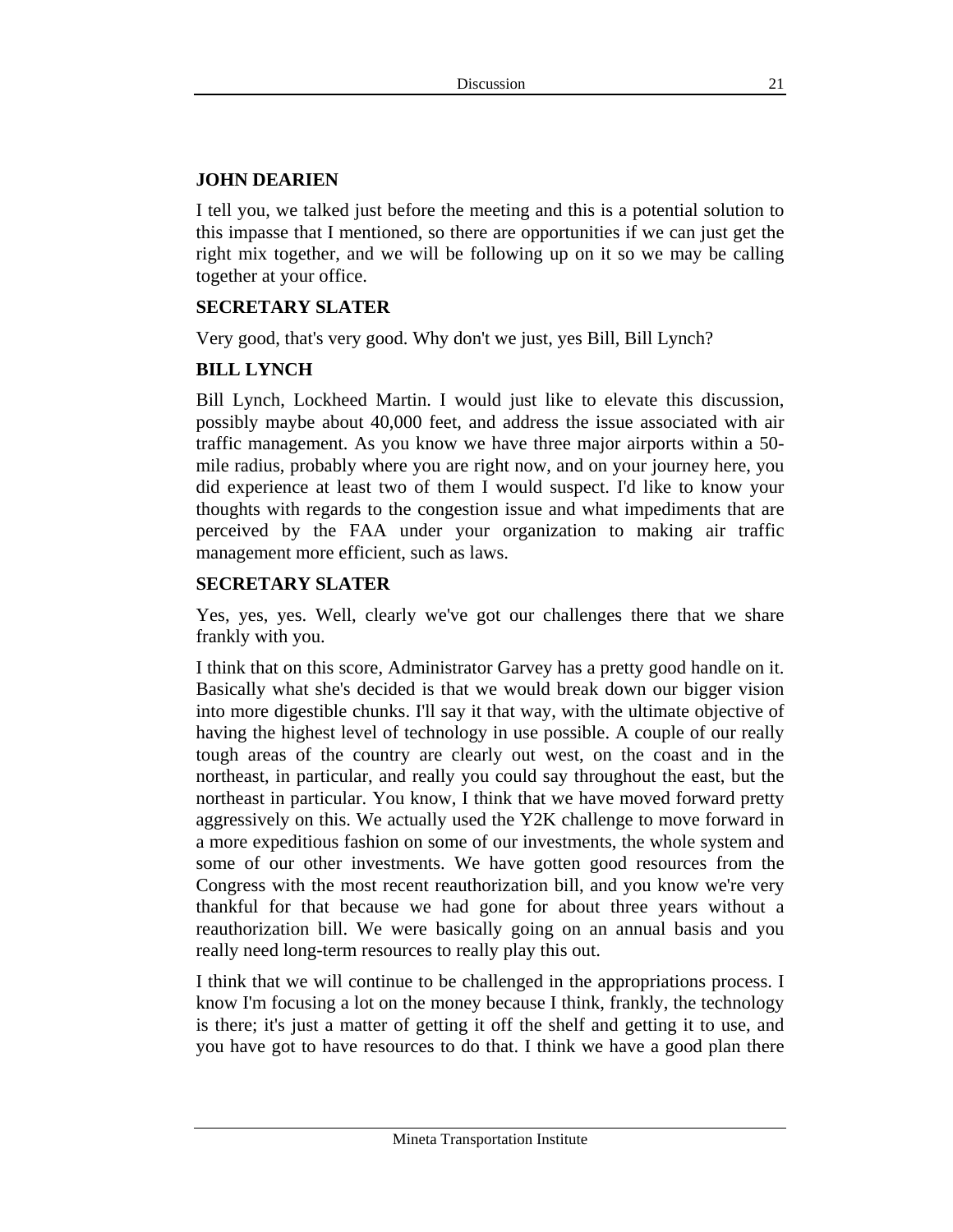and I think she's put together a good team for dealing with it. It is imperative that we address this question forthrightly because we're moving about 650 million passengers now. At the time of deregulation, roughly twenty or so years ago we were moving about 240 million passengers a year. We are slated to move a billion annually in less than a decade. So we've just got to address this. Actually the E.U. has faced the same kind of challenge—the European community—and I do think that there may be some ways for us to coordinate our activities there. When you put our two markets together we probably account for actually…Congressman, I'm looking at you now, probably 60.

#### **JIM OBERSTAR**

About two-thirds of the world.

#### **SECRETARY SLATER**

Okay, yeah, well then even more of the travel, and so we mentioned the Europeans because we were recently in Prague, and this was a big discussion from their vantage point. They also have started to try to put in a plan for the summer dealing with delays because they had their worst year last year, as did we dealing with this question. So I think that we've got a lot of work to do there, but we've got great companies helping us and Lockheed Martin is one of them. There are others, Raytheon and clearly other companies out there. This is a big challenge, big challenge. Congressman…

#### **JIM OBERSTAR**

One of the big misconceptions is there's big bottlenecks in air transportation that the FAA hasn't moved ahead, and every time there's a delay there it's FAA's problem. The fact is, that in the last seven years more progress has been made in modernization of the air traffic control system than in the history of aviation. Of the 57,000 pieces of technology that operate the air traffic control system, and are slated for modernization, 50,000 are in place. Most of that has happened in the last seven years. The FAA installed voice switching and control system, which is an automated digital ground to air radio communication system, over one weekend. A billion dollar system was done over one weekend without shutting down the air traffic control system for one second. That's the equivalent of changing the tire on your car at 60 miles an hour. The technology to manage air traffic at altitude, which is the 21 in-route centers—the display system replacement technology—is now virtually complete. There's just one last center, that is Chicago Center at Aurora, Illinois. That now has the capability with equipment that once occupied a room three times this size, all of it put together about the size of this table. Gives the controller the ability to know where every one of the 27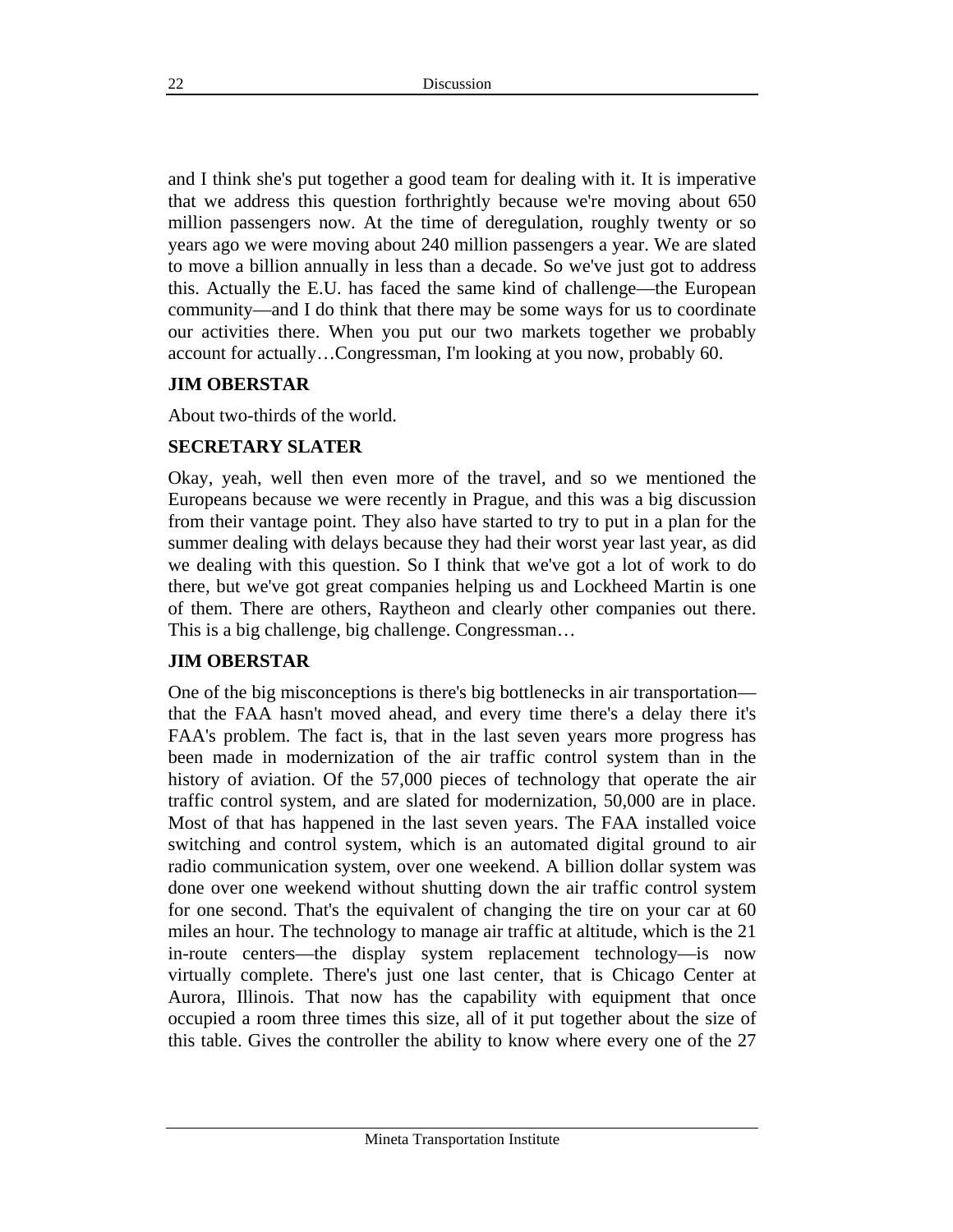aircraft in his or her sector is at rush hour, to know where those aircraft are going to be 2 minutes, 5 minutes, 10 minutes, 20 minutes from now and be able to move aircraft around at the push of a button. That's an enormous improvement in safety, an ability to have closer intrail separation than in the past, because aircraft are more manageable.

The standard terminal automation replacement system for the TRACONS that manage aircraft on approach to airports—hardware is complete, the software is nearing its completion of the test and evaluation procedure. This billion dollar system, 1.3 million lines of computer code are installed and are going through their final test and evaluation and acceptance procedure, and that will mean the 584 TRACONS of this country will be able to have that equipment installed within the next year-and-a-half. The perfection of precision approach through the wider augmentation system, with satellites-ground correcting station system which has encountered a number of technological problems simply because we're trying, or this system's trying, to get technology so that aircraft can land within two centimeters of the center line of the runway. That has proven to be a little bit more difficult than private sector and FAA initially tested.

But I see that the challenges for aviation in the future to be redesigned, of the air traffic control system and the host of oceanic system that is managing air traffic over the Atlantic and the Pacific, deal with that first. Over the Atlantic, the United States, under international agreement is responsible for three million square miles of the Atlantic air space and 18 million square miles of the Pacific air space. The Atlantic is a \$28 billion market for the United States and the Pacific is now a \$22 billion market for the United States. So it's our responsibility to improve management of air traffic in those two air spaces.

The hardware has been developed for management of air traffic in those two sectors, but the software has proven more difficult to develop. We now have intrail, that is aircraft space up to a hundred miles over the Atlantic and as much over the Pacific. When this technology is completed, we will be able to have 50 miles of separation, or even less, depending on sizes of aircraft and atmosphere conditions. But the FAA is working on it, and under the Secretary's leadership, and under the President's leadership we put money into these programs to get there. The next thing that we have to do for aviation is to rebuild our air traffic control management system, which is still based on radio beacons developed in the 1930s and lighthouses which were the first air traffic control guidance systems. We still have zig-zags and we need to straighten the whole system out, and that will be the most painful thing that any future Secretary of Transportation, if it's not Secretary Slater, is going to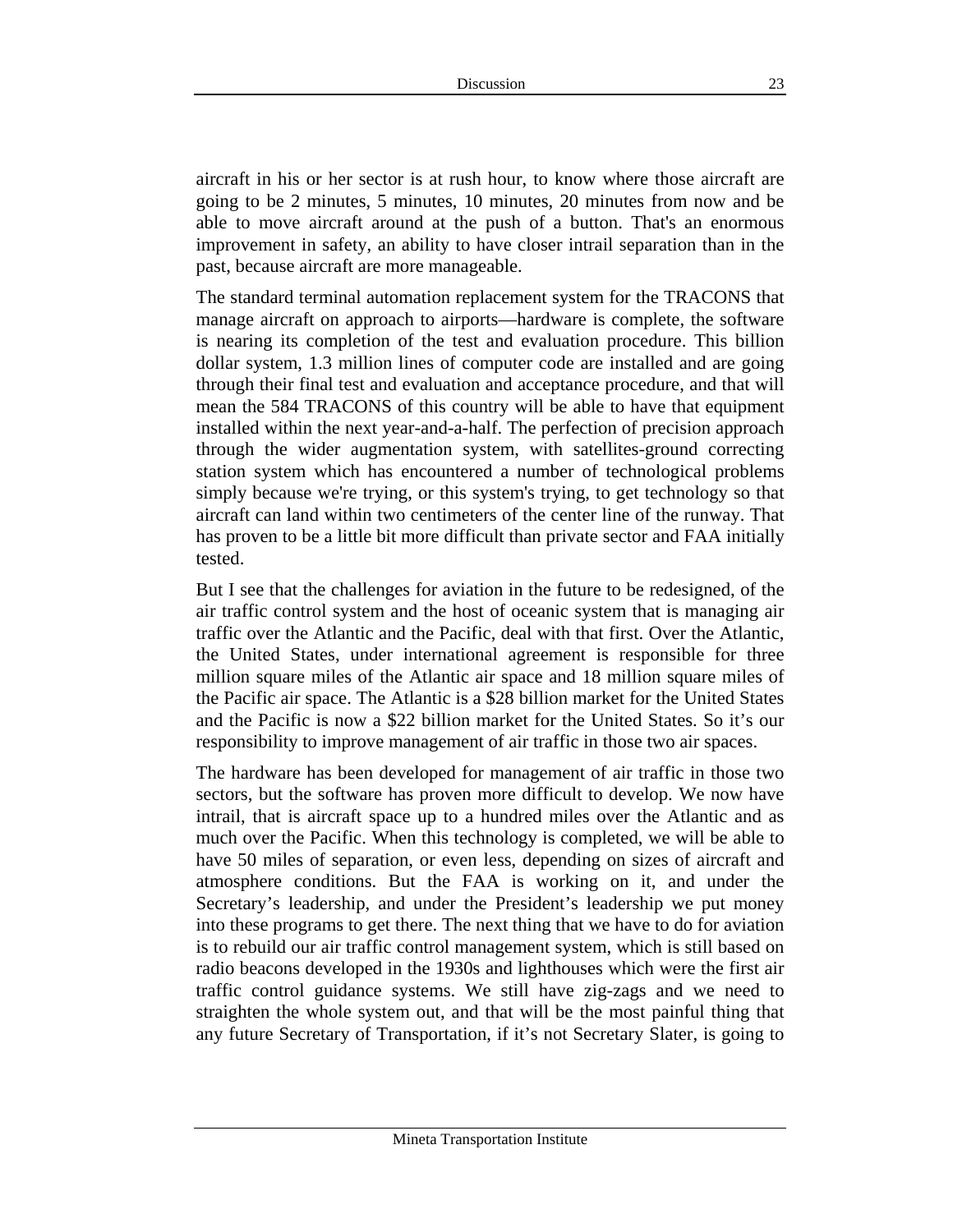have to deal with, because that's going to mean uprooting thousands of jobs from members of Congress' districts, and thats going to add a lot of pain, but it has to be done and it's got to be started.

#### **SECRETARY SLATER**

Yes, okay. Please stand.

#### **STEVE VAN BEEK**

Steve Van Beek, D.O.T. I want to pose a question, sir, and just make a comment. I think this valley, with the projected growth rate it's going to have, despite billions of dollars that have been provided, has unmet large transportation needs, regardless of how many dollars D.O.T. provides as the lead. But one thing that this area has been very responsive to is that business has put money into transportation, if you look at the commuter rail over Altamont Pass for instance and the subsidies that are provided to riders. On our hand, D.O.T. has more, thanks to Congressman Oberstar, authorities in the area of innovative finance ,and we have regulations now that get us out of the old world where we could not partner with the private sector.

So what I would just like to put on the table is given the unmet need we're going to have, given the willingness of people here to partner, and given our willingness to partner—what are some of the innovative programs that we can put in place in the valley and what should be our priorities to move forward in the innovative area to fund projects that won't be funded out of formula funds, but where we can put in some money and private industry can put in some money and share the responsibility?

#### **JOHN DEARIEN**

This goes to a possible solution to that, back to my initial statement that we need a process to bring about new technologies, and the reason I say that is this particular technology that we're working on is projected to be able to be built for between 25 and 50 percent of existing rail transit costs. So that hits as an opportunity in two areas. For instance, I think the latest numbers on the D.O.T. transit formula applications, there's about 300 on your desk, of which you probably have funding for 12 or so. That means about 288 are going to have to go home empty-handed. If you can cut the costs of these new systems down, you can either save money or you can finance three or four times as many. So there is a return, a leveraged return, if you have a policy for bringing this technology today. Right now we seem to be hamstrung in our ability to even take advantage of clear potential savings, so we continue spending because we have a formula for that. But we don't have a formula for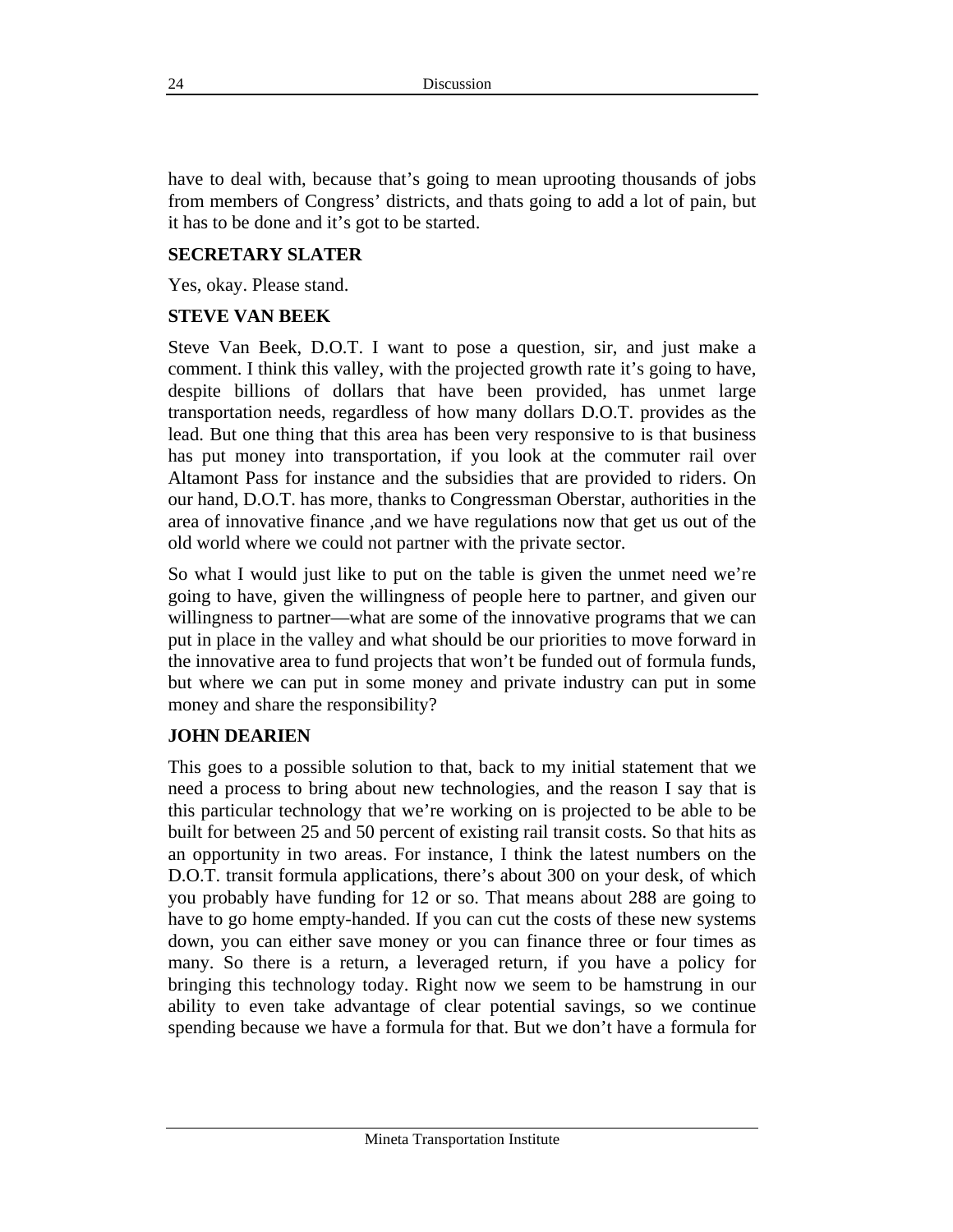investing in something that could potentially save us literally billions of dollars.

## **JIM OBERSTAR**

Let me just pick up on that point. We do have policy and we do have funding for it and we do have programs. It's not the Secretary's fault. The fault is with the appropriations committee in the Congress. The appropriations committee is insistent, both the House and particularly the Senate, on earmarking those dollars and designating them for specific projects in their districts that have nothing to do with the national policy. The Secretary's hands have been tied. He has not been able to do what the law, which we wrote in TEA-21, allows him to do—to designate those dollars to truly innovative initiatives like you're talking about. He has the authority, but he doesn't have the money, because it's been taken right out of his hands.

#### **JOHN DEARIEN**

I realize that in the TEA-21 bill there is that capability that somehow in the full circle of government we have not been able to implement that.

#### **NORMAN MINETA**

And that will change under Chairman Oberstar (Appreciative laughter follows).

#### **STEVE VAN BEEK**

Let me be clear about one thing. What we're talking about, there are costsavings and efficiencies that can be made in the process and certainly from a national system point of view. Earmarking is bad on the allocation side. What I'm specifically talking about, though, is expanding the pool of money available for transportation. And we have enormous discretion there, as exemplified by where the Secretary was earlier this week on the Alameda Corridor—there we used a \$400 million loan guarantee to leverage a \$2.5 billion project, which is basically funded by a bonded \$30 tax on containers in the future to generate net value in the present. The question is in using tools of innovative finance and co-mixing public and private money for unmet transportation needs. What is it that we can do in the valley to add, in a sense, capacity and resources into this area and who should be our partners?

#### **BILL LYNCH**

Mr. Secretary, I was intrigued by your statement, and I think that it's extremely important when you're talking about massive infrastructure investments extending over decades looking forward. One of the things I think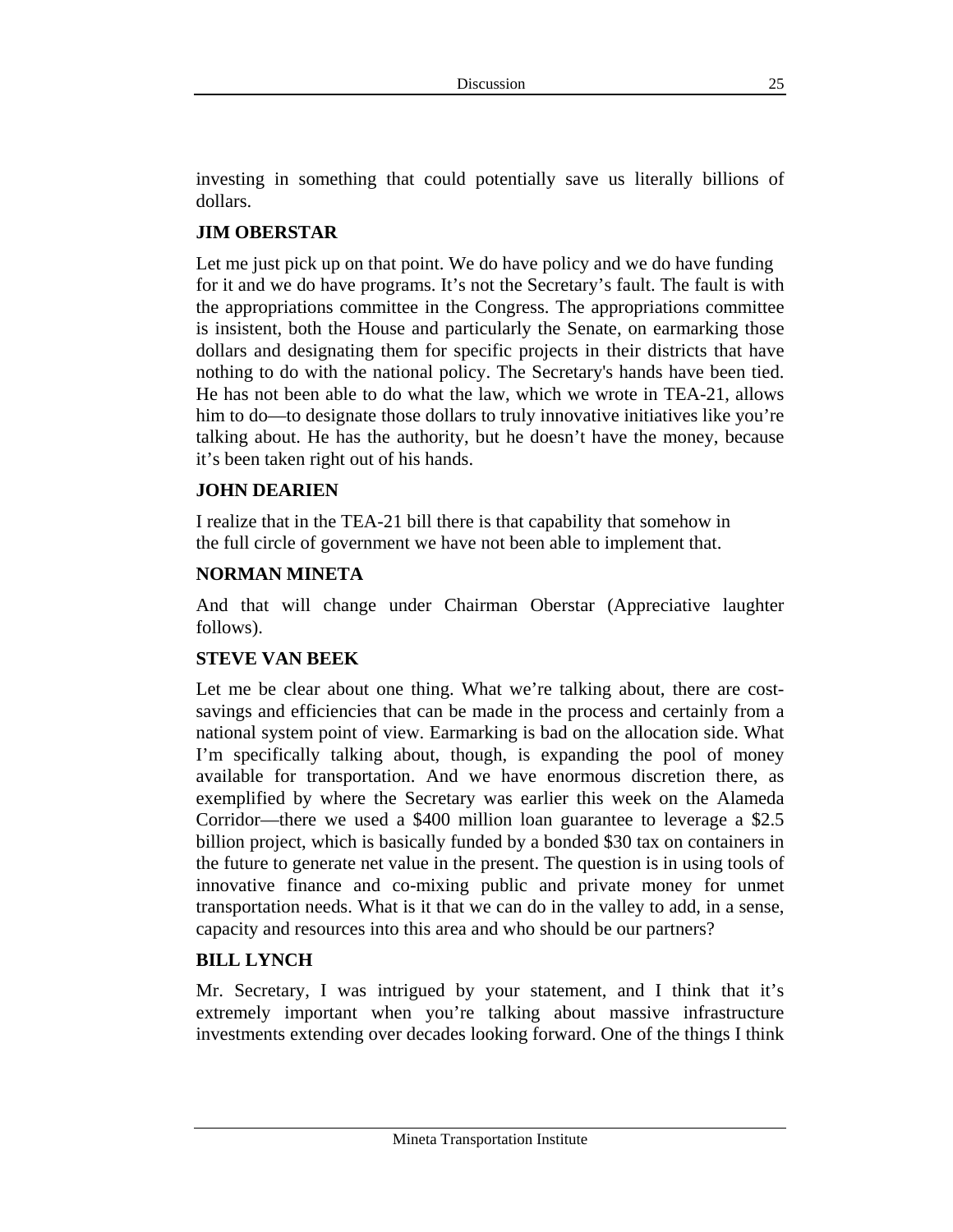that people who live in this area see on a day-to-day basis is that their whole concepts about the rate of change and what, or how, society adjusts to them is I think a particular challenge. Without designating an answer, 25 years looking forward at the currently exponentially growing rates of change is going to be a challenge. You're thinking about what has happened in the world as a network, nobody thinks anything about it now, but five years ago this network was nearly invisible.

I think it would perhaps be interesting, also, to draw insights from those people who actually, probably, envision a world whose sociology and infrastructure is so radically altered that some of the discussions we have, transportation will always be relevant, but they might have to be put into a context. I would certainly predict Silicon Valley will look absolutely nothing like it does today in 25 years. So I think the real challenge when you start trying to plot this trajectory, and I think it's human nature and every organization does it—they try to steer from where they are. When it comes to the world that's in front with respect to networks and biotech and all of these things, I'm not sure you're going to intercept the target.

#### **NORMAN MINETA**

Mr. Secretary, I'd like to ask if I might, Steve Berglund, is there a Moore's law as it relates to technology and transportation? Can we utilize technology to sort of take elements of Moore's law of doubling the capability of chips in a given period of time? Is there some way we can use technology in order to make some of these advancements in transportation that we ought to be making?

#### **STEVE BERGLUND**

Thank you Norm, you're a good director. I'm Steve Berglund from Trimble.

Listening to all of this, we're operating at Trimble at a slightly different level. We're operating at a micro-level. Our basic premise is that three things come together to create new solutions—position, which has a lot to do with transportation; wireless communication that enables a solution to be passed back and forth seamlessly; and then information technology, called a database accessible by the Web. Now this has profound implications for many people in this room in terms of tracking, whether it's Alzheimers patients, to individual delivery vans. I think dealing with Norm's premise here a little bit, is that looking at the next 25 years, there is a profound change coming for American industry that is not yet understood, which is if you look at either the number one cost or the number two cost for most American industrial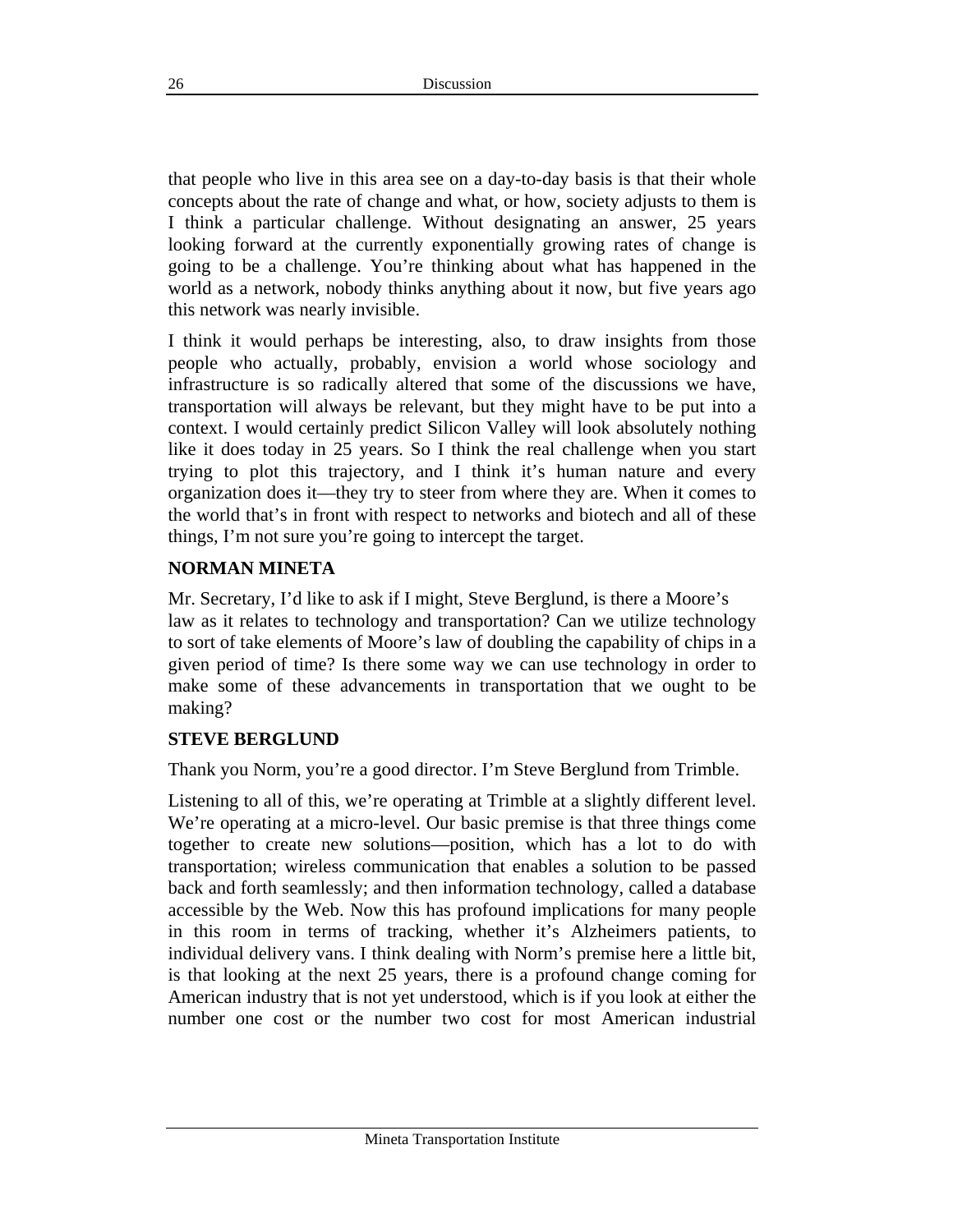companies, new economy or old economy, what you see is the distribution channel consuming most of the costs of the company.

That is going to radically change in the next 20, 25 years. There's going to be the ability to rewire that entirely. Now it's going to be painful. It's going to be painful for manufacturers. It's going to be painful for the system of distribution channels, but it has to do with Web-enabled capabilities. Call it bto-b, or whatever, but essentially whole channels are going to be wiped out and replaced. Now that is in one sense in cyberspace, but there's also going to be, I think, a profound change in terms of how goods are moved from place to place, where goods are produced, warehouses disappear to be replaced by something else. So there's, I think, a very profound change coming to the industry in what has to be transported from place to place. I think there is the ability here to not just look at adding infrastructure to absorb the growth, but looking at much more efficient manners to move those goods, and again I think that that's going to be information-enabled. But again I think from our perspective position, which enables a vehicle to be identified and directed to the right spot, realtime, that's going to be a very important element. So I think that whether it's as profound as Moore's law—I doubt if it is as profound as that—but I think that the enablement of vehicles both from an industrial standpoint in terms of rewiring the distribution channels that exist in this country, but then also just the day-to-day patterns of individual automobiles or individual commercial vehicles, knowing where they are, where the traffic difficulties are, this whole area of telematics becomes a factor of using the existing infrastructure much more intensively.

It would be our corporate view that there is a profound change available and that we can enable it through technology.

#### **SECRETARY SLATER**

Let me just say, I told you we would get to this point, we've got two hands. We're going to take them, were going to press the time just a little bit. But actually that whole discussion here is about collapsing time, and collapsing distance. Some would argue that really the more sustained power and application of the overlay of IT technology on the broader economy as we know it, may in fact be realized in your brick-and-mortar companies that become more efficient, and you probably cannot find a better enterprise that touches all of the industries more than probably this and communications. I would think that transportation and communications, both go to the whole question of logistics distribution and the like. Individuals in the transportation community don't talk like this. This is the new language that we have to start using. This is the new culture that we have to start producing. But we just put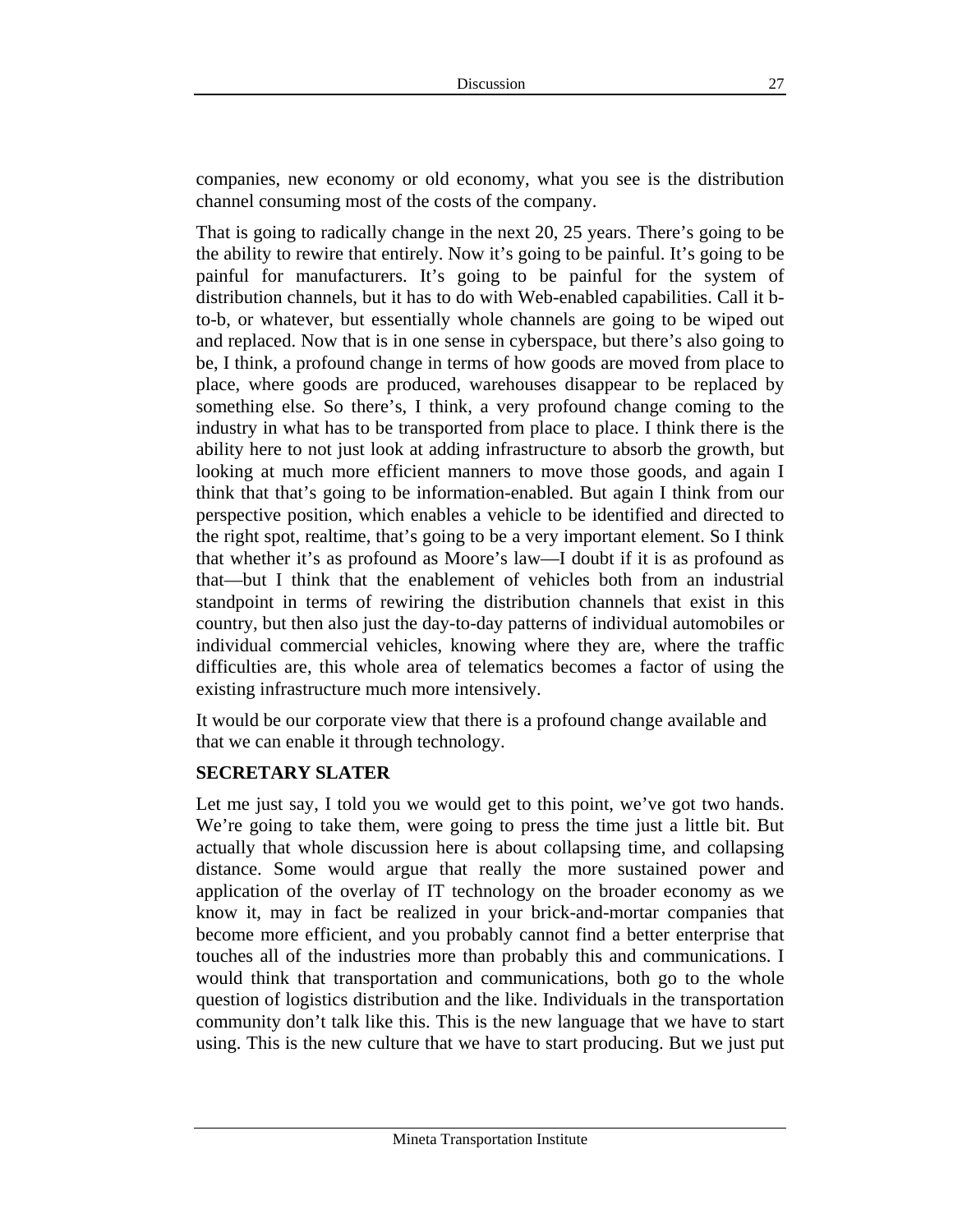a pin in that. Steve, thank you for getting us there. Okay, let's hear the two comments here.

## **KATHRYN HEATLEY**

Good afternoon, Kathryn Heatley. I'm CEO of Outreach. We are a nonprofit provider of ADA transportation here in the valley. As well, I have one of your job access welfare-to-work grants. I'm honored to be next to Norm, who helped me get my original FTA grant several years ago.

We have a highly successful ITS project; it happens to be running Trimble equipment, a very highly reliable GPS. But what's really critically important, we are facing the largest age wave on the planet and right now this generation I serve, I'll do a million rides next year, has been very gracious with me. We are using ITS, we have documented findings on what we can save this next generation of you and I, who demand instantaneous answers. I am now looking at additional wireless communications to come into my system, and on my vehicles, and I'm a community provider.

What I have here in the valley is a willingness of companies to come and work with me. What I also have to match is I have to bring the county, I have to bring the VTA to the table then I have to look for you folks for some additional funding. Then what I really need is the timeliness of decisions, the flexibility. I'm kind of in the middle of the Oreo—I can do business with everybody in this room but I need flexibility. That is my piece. And this—that the growing ADA population and now with welfare-to-work, we have been up for a year, there's a tremendous demand now to find out how low-income poor children and children of welfare mothers, once they take the mom to work, are going to be picked up in the afternoon and taken somewhere else. So I have another grant in. These are huge problems facing the communities. Thank you for the opportunity to speak.

#### **SECRETARY SLATER**

Thank you. Yes?

#### **JOHN DEARIEN**

I wanted to add a little bit to Steve's vision on that. The one thing that I think, if you want to take a grand vision and look for transportation in the next 25 years, look at where it fits in a lot of other human endeavors and how they sit. The four main things that humans do is we eat, we live, we communicate, and we move. The first three of these in modern age have nearly become transparent, in other words, how they happen is just, we don't pay any attention to it. We don't participate actively in the food that we grow. We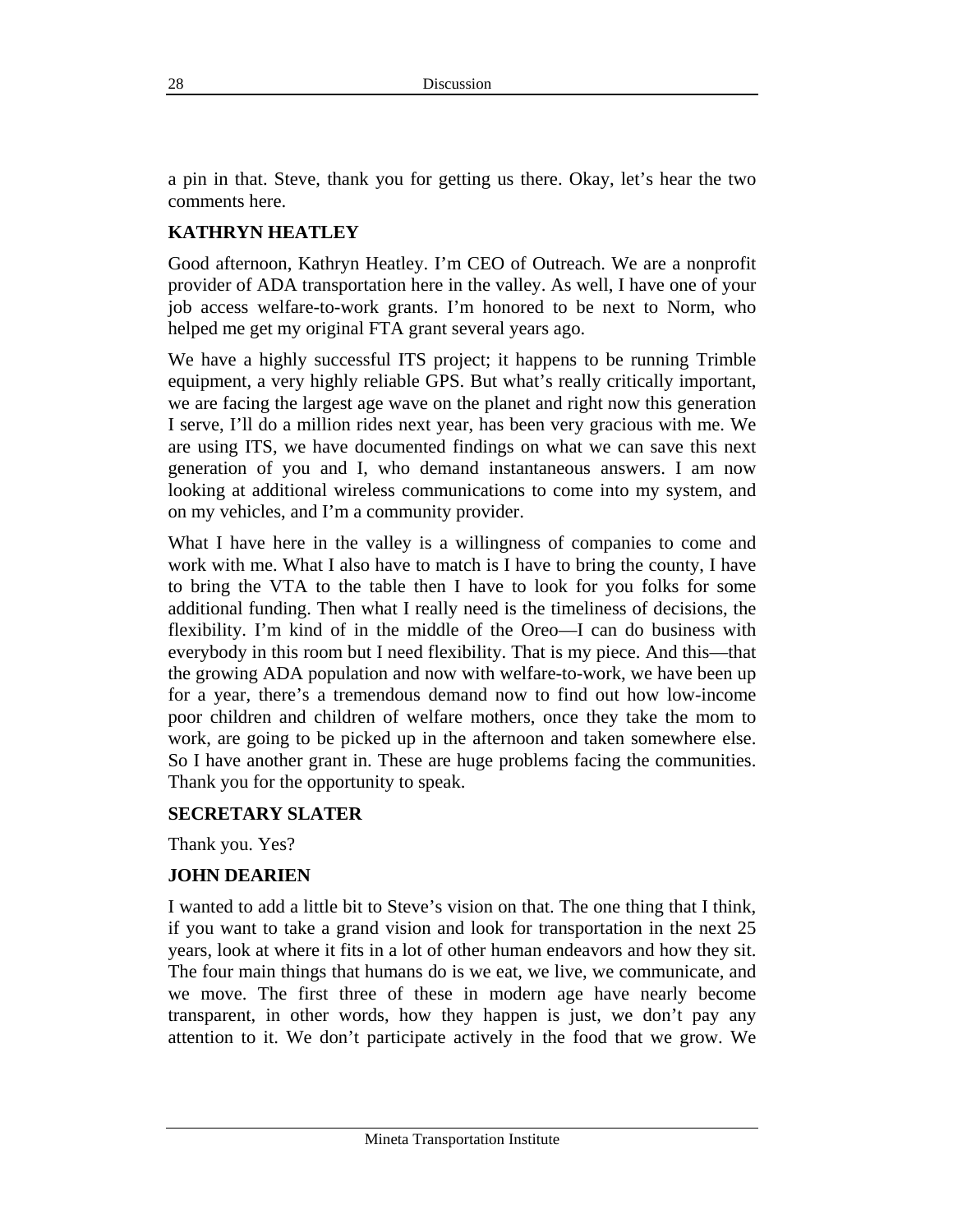don't build our houses out of logs and caves anymore. And when we communicate, for the most part, whether it's a landline or a cell telephone, we pick it up and push the button and we talk to someone literally anywhere in the world, and whether it goes by wire or cable or by satellite, we don't know and we don't care. But the transportation industry, practically every aspect of it, we are still very much involved in it, from the traffic jams to getting your tickets. So if you want a longer range of view what we should be striving for is how do we make the transportation aspect of our lives transparent? I want to go there, so somewhere I go push a button and sit back and read my paper or do whatever and I am there—that's transparency, and that's a goal that we can look toward.

#### **SECRETARY SLATER**

Good point, and I also liked your point about looking at transportation through the prism of your view about other things that you know are moving at a much faster rate. Then you can understand probably better how transportation interfaces with that, because it's really an enabling force. I mean that's basically what it is, and in the past we have talked about mobility but at its core, it's really a question of access. I mean the value is in the access, not necessarily in the movement. I think in the past that we have focused more on the value being in the movement itself, and that's why we've been able to say, oh that neighborhood and that neighborhood, the value is in the movement, their interest becomes secondary. I mean that's the way we've cut that decision for a long time and then we got to a place where we decided we weren't going to do any harm. I think that there is a place to go where we actually enhance the environment, and I think that we're getting there as we cut the waste out of the system that currently exists.

Any other thoughts? This is very good. Well, why don't we do this? Why don't we close off the conversation for the moment, but we would like for you to continue to think about what we have discussed here, and probably your own thoughts will become more crystallized as we go forward, and if your thoughts do become more crystallized, share those with us. Know that we really want to hear from you. I shared with the staff at the beginning of the year that I thought we could do as much this year as we've done the last three years combined. They kind of looked at me on that score, but I think that we're getting there, because my point has been it's not the individual things that we do that I think really captures the value of what we do. It's the process we put in place, or the processes that we put in place that help us get to better decisions, and frankly, I think you probably know a job best when you're moving to the next. Since we've got a few more months here, we're going to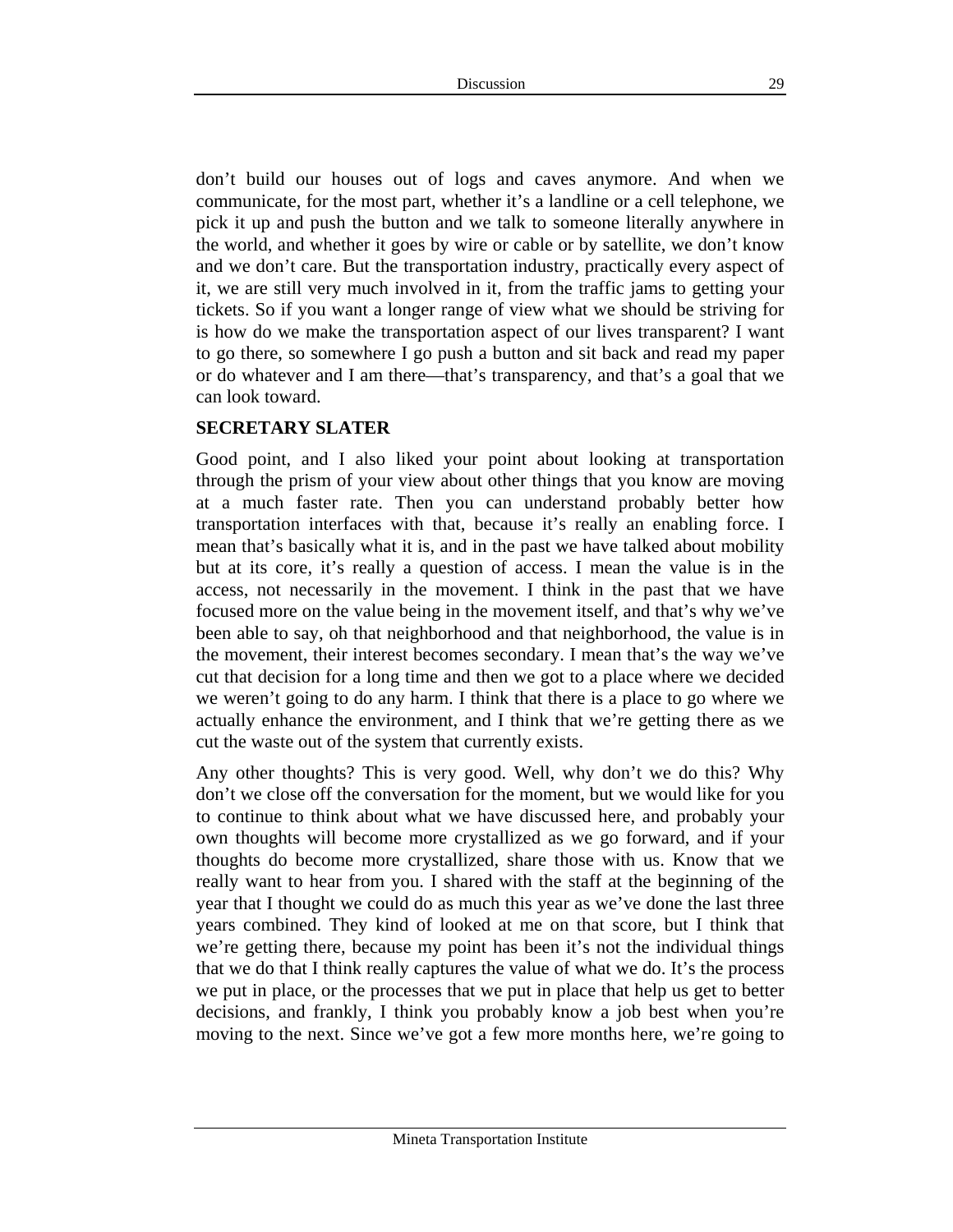make sure that we don't waste what we have learned over the last three years, doing things as we've done them over the last three years. We're going to try to see if we might use what we've learned through an interface with others to give us a better insight about doing things in the future. We will actually pass that information and understanding on to others, you see, who will continue to carry on the leadership process forward.

But this has been very, very good, and Jeff, you're the lucky one here, you're starting your experience with this kind of session and I think that all of you should take Jeff for what he said, with all sincerity. And that is, he's been wanting to have such a meeting as this one, and to do it so early in his tenure gives you an advantage too. This is someone you're going to know, and who is going to know you throughout his service. He could easily be with the contractors, or with any other traditional group, starting his experience, but he's here with you and I think that's something that's very, very good. So with that, I'll come back to you, Dr. Duffy, to say thank you again.

#### **GLORIA DUFFY**

Well, I'd like to thank you, Secretary Slater, for leading such a stimulating discussion, particularly on a Saturday. I thank you for being here with us in San Jose and Silicon Valley. I thank Congressman Mineta, Congressman Oberstar, Mr. Dahms, Mr. Morales, all of our industry representatives. We're particularly glad to see Steve Van Beek here who's a friend of ours, many of us here locally in San Jose. I want to flag the fact that we didn't quite answer his question about government industry partnerships, and just to put it to all of us to keep thinking about that and get back to our friends at D.O.T. about that. I'd like to thank our co-sponsors, the Mineta Transportation Institute. Rod Diridon is here, the director of that Institute. And thanks to the Tech Museum for hosting us in this lovely location; to our staff, Pat Compton and Jim Coplan for spending the day here on Saturday and getting this organized beforehand. So to all, thanks, and good day.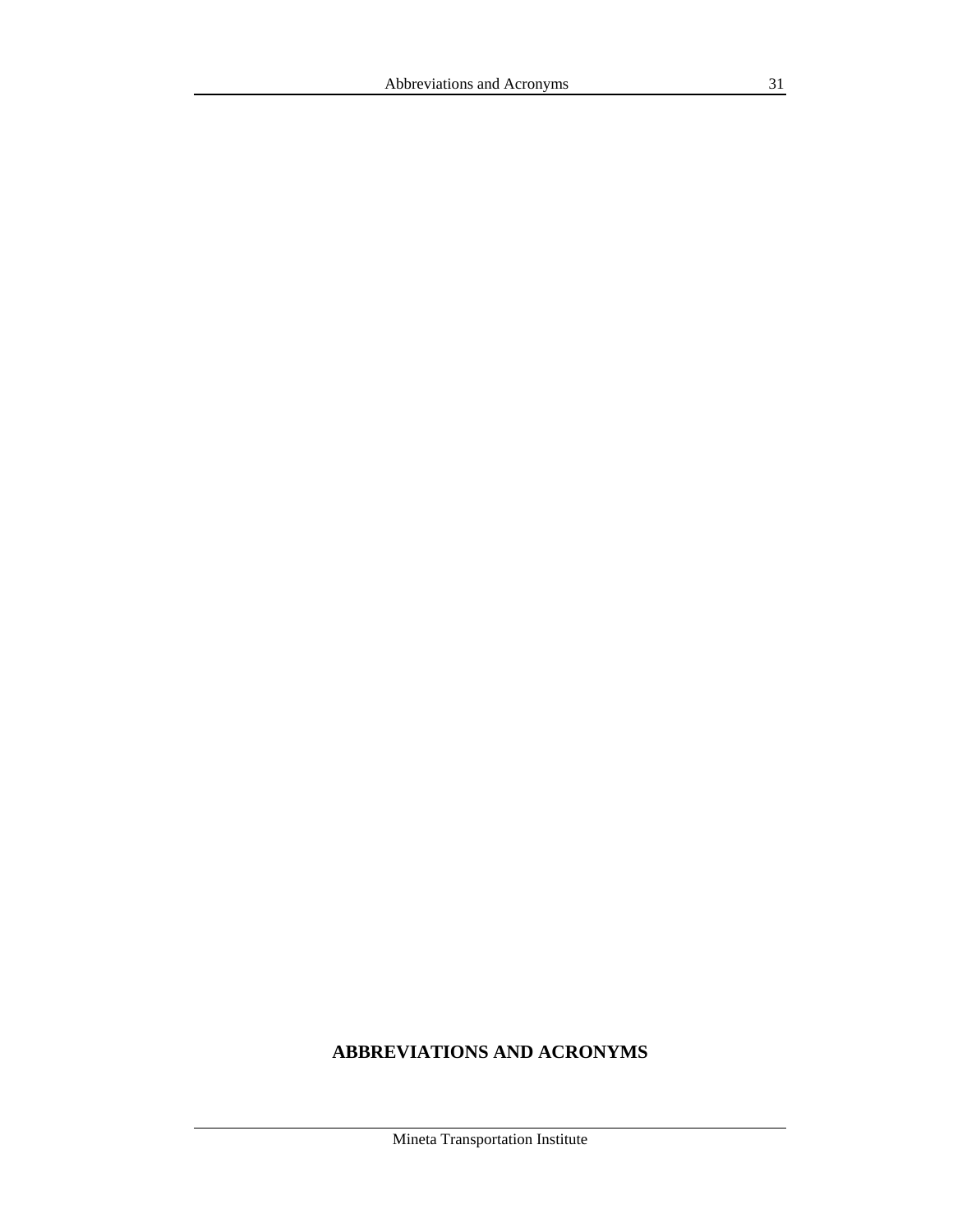| <b>DOT</b>     | United States Department of Transportation                 |
|----------------|------------------------------------------------------------|
| EU             | European Union                                             |
| <b>FAA</b>     | <b>Federal Aviation Administration</b>                     |
| <b>GIS</b>     | Geographical Information System                            |
| <b>IHT</b>     | Institution of Highways and Transportation                 |
| <b>ISTEA</b>   | Intermodal Surface Transportation Efficiency Act of 1991   |
| <b>ITS</b>     | <b>Information Technology Systems</b>                      |
| <b>MTC</b>     | <b>Metropolitan Transportation Commission</b>              |
| One-DOT        | Management strategy which encourages the operating         |
|                | administrations to work together                           |
| <b>SVMG</b>    | <b>Silicon Valley Manufacturing Group</b>                  |
| <b>T21</b>     | Transportation Equity Act for the 21 <sup>st</sup> Century |
| <b>TRACONS</b> | <b>Terminal Radar Approach Control</b>                     |
| <b>VTA</b>     | <b>Valley Transit Authority</b>                            |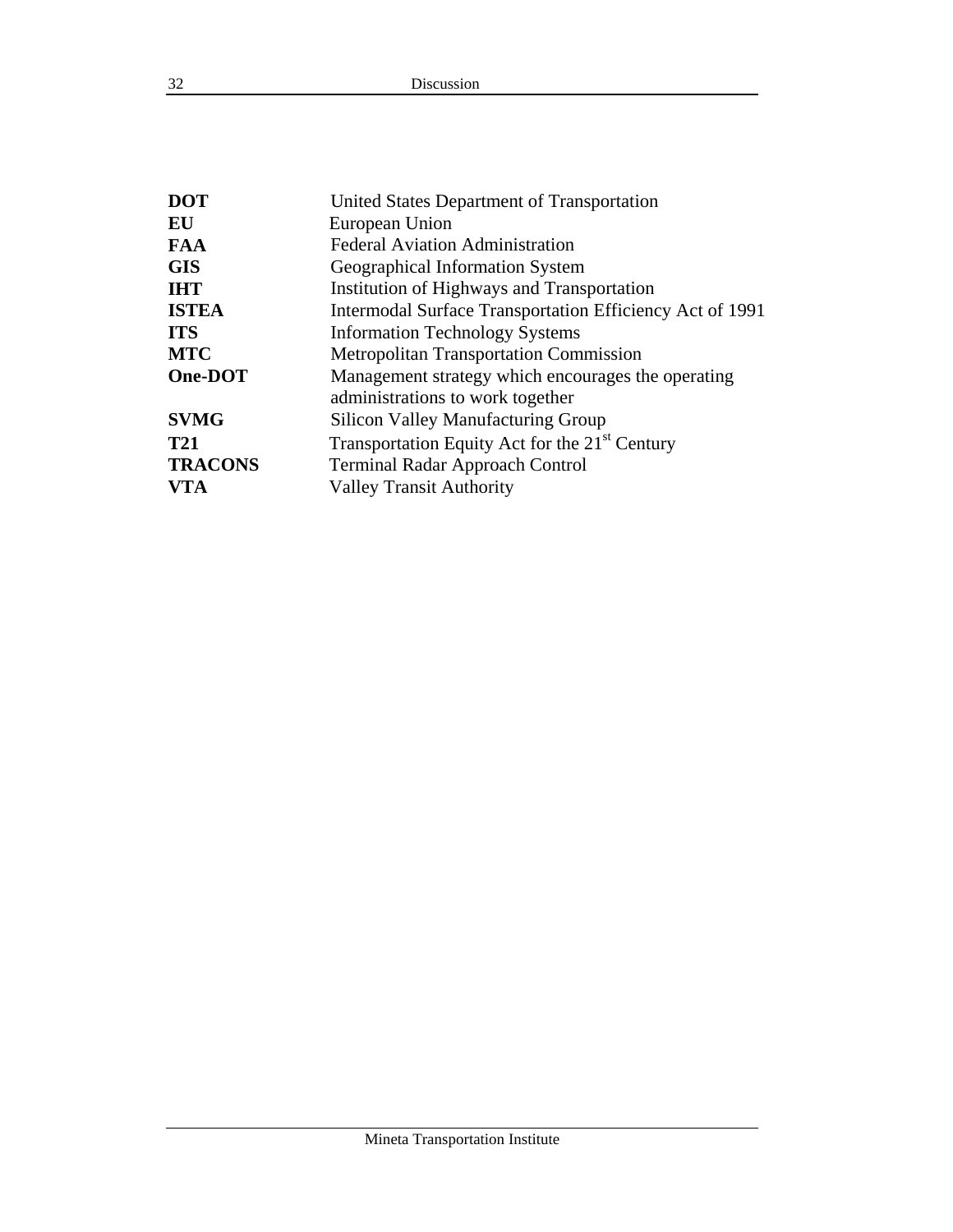#### **PRE-PUBLICATION REVIEW**

*Visioning Session 2025* was a joint effort of the Commonwealth Club of California and the Mineta Transportation Institute.

Prior to printing, this transcript was reviewed by Steven Van Beek, U.S. Department of Transportation; Executive Director Rod Diridon and Research Director Trixie Johnson, Mineta Transportation Institute; and Gloria Duffy, Chief Executive Officer, Commonwealth Club of California.